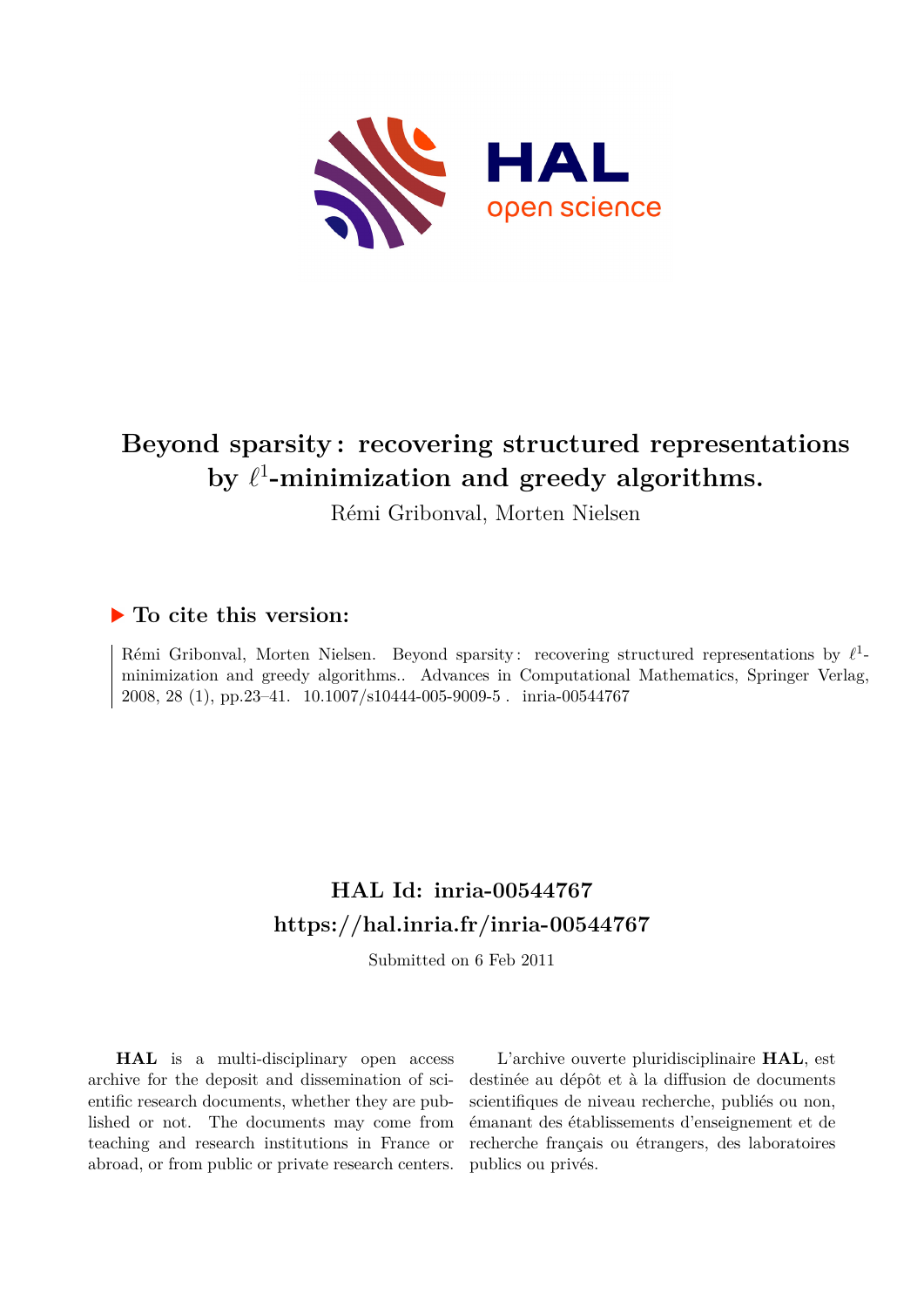## BEYOND SPARSITY : RECOVERING STRUCTURED REPRESENTATIONS BY  $\ell^1$  MINIMIZATION AND GREEDY ALGORITHMS.

*Remi Gribonval ´* ∗

IRISA-INRIA Campus de Beaulieu F-35042 Rennes Cedex, France *Morten Nielsen*

Department of Mathematical Sciences Aalborg University Fredrik Bajers Vej 7 G DK-9220 Aalborg East, Denmark

#### ABSTRACT

Finding a sparse approximation of a signal from an arbitrary dictionary is a very useful tool to solve many problems in signal processing. Several algorithms, such as Basis Pursuit (BP) and Matching Pursuits (MP, also known as greedy algorithms), have been introduced to compute sparse approximations of signals, but such algorithms *a priori* only provide sub-optimal solutions. In general, it is difficult to estimate how close a computed solution is from the optimal one. In a series of recent results, several authors have shown that both BP and MP can successfully recover a sparse representation of a signal provided that it is sparse enough, that is to say if its support (which indicates where are located the nonzero coefficients) is of sufficiently small size.

In this paper we define identifiable structures that support signals that can be recovered exactly by  $\ell^1$  minimization (Basis Pursuit) and greedy algorithms. In other words, if the support of a representation belongs to an identifiable structure, then the representation will be recovered by BP and MP. In addition, we obtain that if the output of an arbitrary decomposition algorithm is supported on an identifiable structure, then one can be sure that the representation is optimal within the class of signals supported by the structure.

As an application of the theoretical results, we give a detailed study of a family of multichannel dictionaries with a special structure (corresponding to the representation problem  $X = \mathbf{A} S \mathbf{\Phi}^T$ ) often used in, e.g., under-determined source separation problems or in multichannel signal processing. An identifiable structure for such dictionaries is defined using a generalization of Tropp's Babel function which combines the coherence of the mixing matrix A with that of the time-domain dictionary  $\Phi$ , and we obtain explicit structure conditions which ensure that both  $\ell^1$ minimization and a multichannel variant of Matching Pursuit can recover structured multichannel representations. The multichannel Matching Pursuit algorithm is described in detail and we conclude with a discussion of some implications of our results in terms of blind source separation based on sparse decompositions.

#### 1. INTRODUCTION

Approximating a signal with a sparse linear expansion from a dictionary of atoms is a useful tool to solve many problems in signal processing. However, finding the best approximation of a signal from an arbitrary dictionary with a prescribed number of atoms is an NP-hard problem [1] so, in general, one settles for sub-optimal approximations. Several algorithms have been introduced that try to decompose a signal in a sparse way. We mention Matching Pursuit [2, 3], Basis Pursuit [4, 5], but there are many more. A significant problem with such algorithms is that it is

<sup>∗</sup>This work, which was completed while the first author was visiting the Dept. Mathematical Sciences at the University of Aalborg, is supported in part by the Danish Technical Science Foundation, Grant no. 9701481 (WAVES), and by the European Union's Human Potential Programme, under contract HPRN-CT-2002-00285 (HASSIP).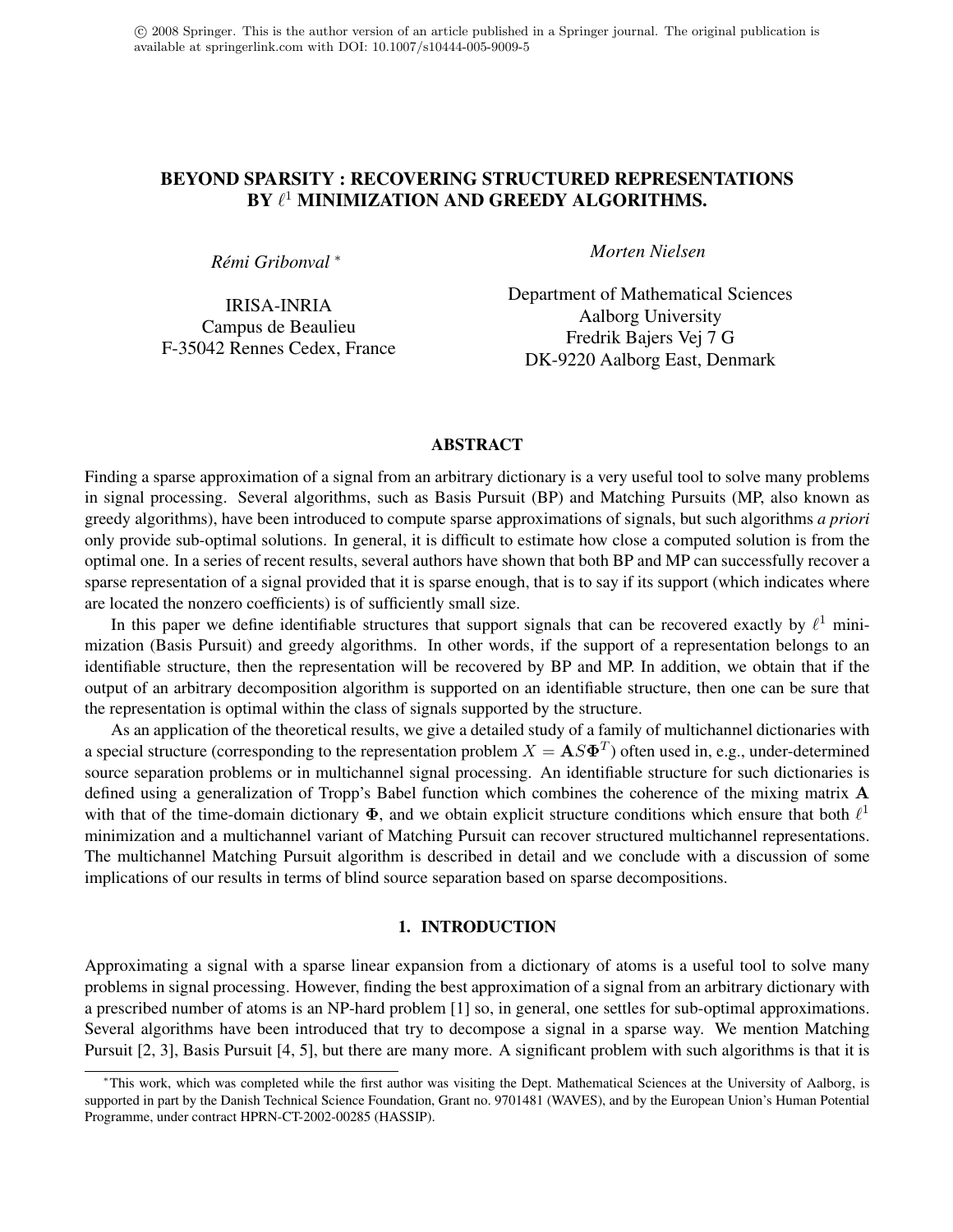difficult to know how close a computed solution is to the representation which minimizes the approximation error under the sparsity constraint.

Several recent papers [6, 4, 7, 8, 9, 10] have identified situations where algorithms such as Basis Pursuit actually compute an optimal representation of a given signal, in the sense that they solve the best approximation problem under a sparsity constraint. In this paper we build on these results and study identifiable classes of representations that can be recovered exactly using constructive algorithms such as Basis Pursuit or greedy algorithms.

First let us fix the notation that will be used throughout this paper. Let  $F$  and  $G$  be two finite index sets. Let  $\mathcal{H} = \mathbb{C}^G$  be the signal space. A dictionary for H is a linear map  $\mathcal{D}: \mathbb{C}^F \to \mathbb{C}^G$  from the coefficient space  $\mathbb{C}^F$ onto the signal space (note that the theory developed in this paper is also valid if we replace  $\mathbb{C}^F$  and  $\mathbb{C}^G$  with  $\mathbb{R}^F$ and  $\mathbb{R}^G$ ). The atoms associated with D are the columns of the matrix representation of D wrt. the canonical bases for  $\mathbb{C}^F$  and  $\mathbb{C}^G$ , *i.e.*,  $\mathcal{D} = [\mathbf{g}_i]_{i \in F}$ . We will always assume that the dictionary is normalized with respect to the  $\ell^2$  norm, i.e, that  $\|\mathbf{g}_i\| = 1$ , for  $i \in F$ . The support of a coefficient sequence  $S = (s_i)_{i \in F} \in \mathbb{C}^F$  is defined as  $supp(S) = \{i \in F : s_i \neq 0\} \subseteq F$ . With this notations the sparse approximation problem can be expressed as

$$
\min_{S} \|X - \mathcal{D}(S)\| \quad \text{subject to } |\text{supp}(S)| \le m \tag{1}
$$

where  $X = (x_i)_{i \in G} \in \mathbb{C}^G$  and |*I*| denotes the cardinal of the set *I*.

We generalize this problem by considering, for any family S of subsets of F, the following *structured approximation problem*, or approximation with structure constraint  $S$ 

$$
\min_{S} \|X - \mathcal{D}(S)\| \quad \text{subject to } \text{supp}(S) \in \mathcal{S}.
$$

A particular instance of the structured approximation problem is the sparse approximation problem (1), which corresponds to the family  $S_m = \{I \subseteq F : |I| \le m\}$ . That is to say, we simply put as a constraint a bound on the allowed number of nonzero coefficients in  $S$ . However, in many cases it also makes sense to consider families  $S$ taking into account not only the sparsity of I but also properties that may be related to the "geometry" of  $F$  and  $G$ . A typical example that we will consider in details since it appears in multichannel signal processing and blind source separation problems is when  $F = [1, N] \times [1, K]$ ,  $G = [1, M] \times [1, T]$  and  $\mathbb{C}^F$  (resp.  $\mathbb{C}^G$ ) can be identified with a linear space of  $N \times K$  (resp.  $M \times T$ ) matrices and the action of the dictionary is  $\mathcal{D}(S) = AS\Phi$ . The  $M \times N$  matrix **A** is usually called the *mixing matrix* while the  $K \times T$  matrix  $\Phi$  is itself a dictionary of atomic waveforms. Often, the size of the class S grows exponentially with the length  $|I|$  of its largest elements, and the optimization problem (2), which is combinatorial in nature, is hard to approach directly. To study this problem more closely, we introduce the concept of *identifiable structures*.

**Definition 1** A family S of subsets of F is called an identifiable structure if  $\mathcal{D}(S) = \mathcal{D}(S')$  with supp $(S)$ , supp $(S') \in$ *S* implies that  $S = S'$ .

Notice that for S an identifiable structure, any subfamily  $S' \subseteq S$  is also an identifiable structure.

The significance of Definition 1 is the following.

- 1. if a signal X satisfies the *model*  $X = \mathcal{D}(S)$  with S supported on an identifiable structure S, then the representation S is the *unique* representation of X supported on S, and it can be recovered as the unique solution of the optimization problem (2).
- 2. if an *algorithm* (supposedly computationally efficient) provides *some* representation  $X = \mathcal{D}(S_{\text{alg}})$  where  $S_{\text{alg}}$ is supported on an identifiable structure S, then one can be sure that this representation is optimal within the class of representations supported by  $S$ , thus bypassing the (generally hard) combinatorial optimization in (2).

Based on existing results [9, 6], it is known that for a general dictionary  $\cal D$  with coherence  $\mu(D):=\max_{k\neq\ell}|\langle\mathbf{g}_k,\mathbf{g}_\ell\rangle|$ , the family  $S_m$  with  $m < \lfloor (1 + 1/\mu)/2 \rfloor$  is identifiable.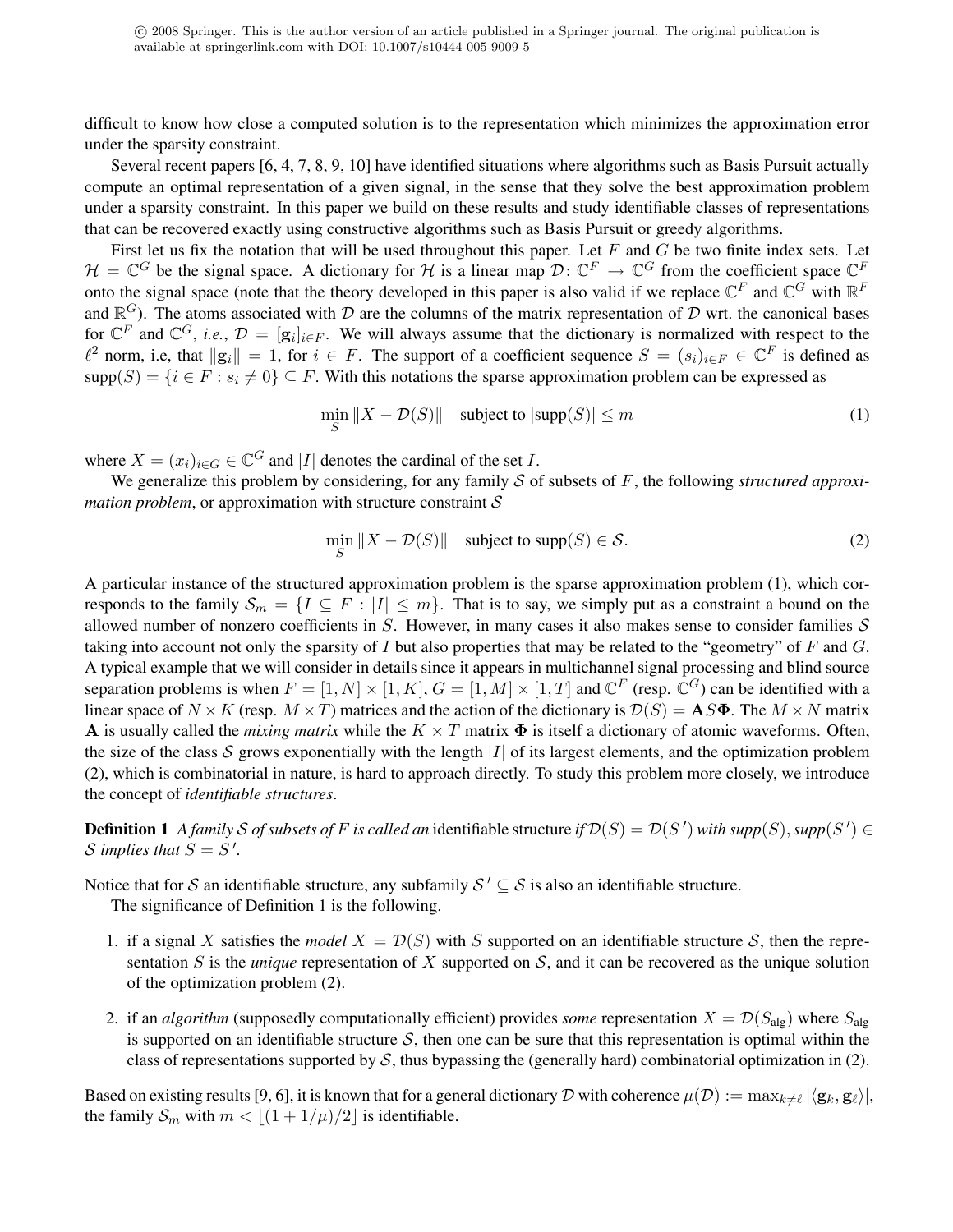The structure of the paper is as follows. In Section 2 we define two special (abstract) identifiable structures  $S_{LP} \supset S_G$  which have the following additional interesting property: if a signal X satisfies the *model*  $X = \mathcal{D}(S)$ with S supported on an  $S_{LP}$  (resp.  $S_G$ ), then the representation S can be recovered by Basis Pursuit (resp. Basis Pursuit and Matching Pursuit(s)). A more explicit (but also smaller) identifiable structure  $S_B$  is defined in Section 2.3 using a generalized version of Tropp's Babel function, see [8]. We conclude Section 2 with a concrete example (based on the results in [9, 8]) of identifiable structure for dictionaries made up of a union of incoherent orthonormal bases. Section 3 contains an application of the theory to a study of the identifiability of structured multichannel representations, with an application to the analysis of sparse underdetermined source separation. We obtain several explicit identifiability conditions, one of which is expressed as follows

**Theorem 1** *Consider* A *and*  $\Phi$  *two matrices and let*  $\mu(A)$  *and*  $\mu(\Phi)$  *be their coherence. If a matrix* X *has two representations*  $\mathbf{A} S \mathbf{\Phi}^T$  *and*  $\mathbf{A} S' \mathbf{\Phi}^T$  *where* 

- *each column of the matrices* S *and* S <sup>0</sup> *has at most one nonzero entry,*
- *both* S *and* S <sup>0</sup> *have no more than* C *columns with nonzero entries,*
- *the integer* C *satisfies*

$$
C < \frac{1}{2} \left( 1 + \frac{1}{\mu(\Phi)} \right) - \max \left( 0 \,, \, \frac{\mu(\mathbf{A})}{\mu(\Phi)} - 1 \right),\tag{3}
$$

then  $S=S$   $\cdot$  . Moreover, this unique representation of  $X={\bf A}S{\bf\Phi}^T$  with at most  $C$  columns and at most one nonzero *entry per column is recovered by the Basis Pursuit and Matching Pursuit(s) algorithms.*

We conclude the section with a complete description of the multichannel Matching Pursuit algorithm which can be used to recover structured multichannel representations under the conditions of our theorems.

In Section 4 we conclude the paper by considering identifiable structures that support some signals which cannot be recovered by the Basis Pursuit algorithm. In particular, we give examples of a structure supporting signals that can only be recovered by combinatorial optimization.

#### 2. ABSTRACT IDENTIFIABLE STRUCTURES

In this section we consider identifiable structures as defined in Definition 1. The main goal is to define identifiable structures which support signals that can be recovered by constructive algorithms. We fix the dictionary  $\mathcal{D}$ :  $\mathbb{C}^F \to$  $\mathbb{C}$ <sup>G</sup> throughout this section.

#### 2.1. Recovery by linear programming

The first identifiable structure we define is not only identifiable : it also allows signal recovery using the Basis Pursuit algorithm based on linear programming. For  $I \subset F$ , we define

$$
P_1(I) = \sup_{Z \in \text{Ker}(\mathcal{D}), Z \neq 0} \frac{\sum_{i \in I} |z_i|}{\|Z\|_1},
$$

with  $||Z||_1 := \sum_{i \in F} |z_i|$  and  $\text{Ker}(\mathcal{D})$  the null space of  $\mathcal{D}$ .

The following was proven by the authors [10, Corollary 1].

**Lemma 1** *Let*  $X = \mathcal{D}(S)$ *. Let I be such that supp* $(S) \subseteq I$ *, and suppose* 

$$
P_1(I) := \sup_{Z \in \text{Ker}(\mathcal{D}), Z \neq 0} \frac{\sum_{i \in I} |z_i|}{\|Z\|_1} < \frac{1}{2}.\tag{4}
$$

*Then S* is the unique solution of  $\min \sum_{i \in F} |s'_i|$  subject to  $X = \mathcal{D}(S')$ .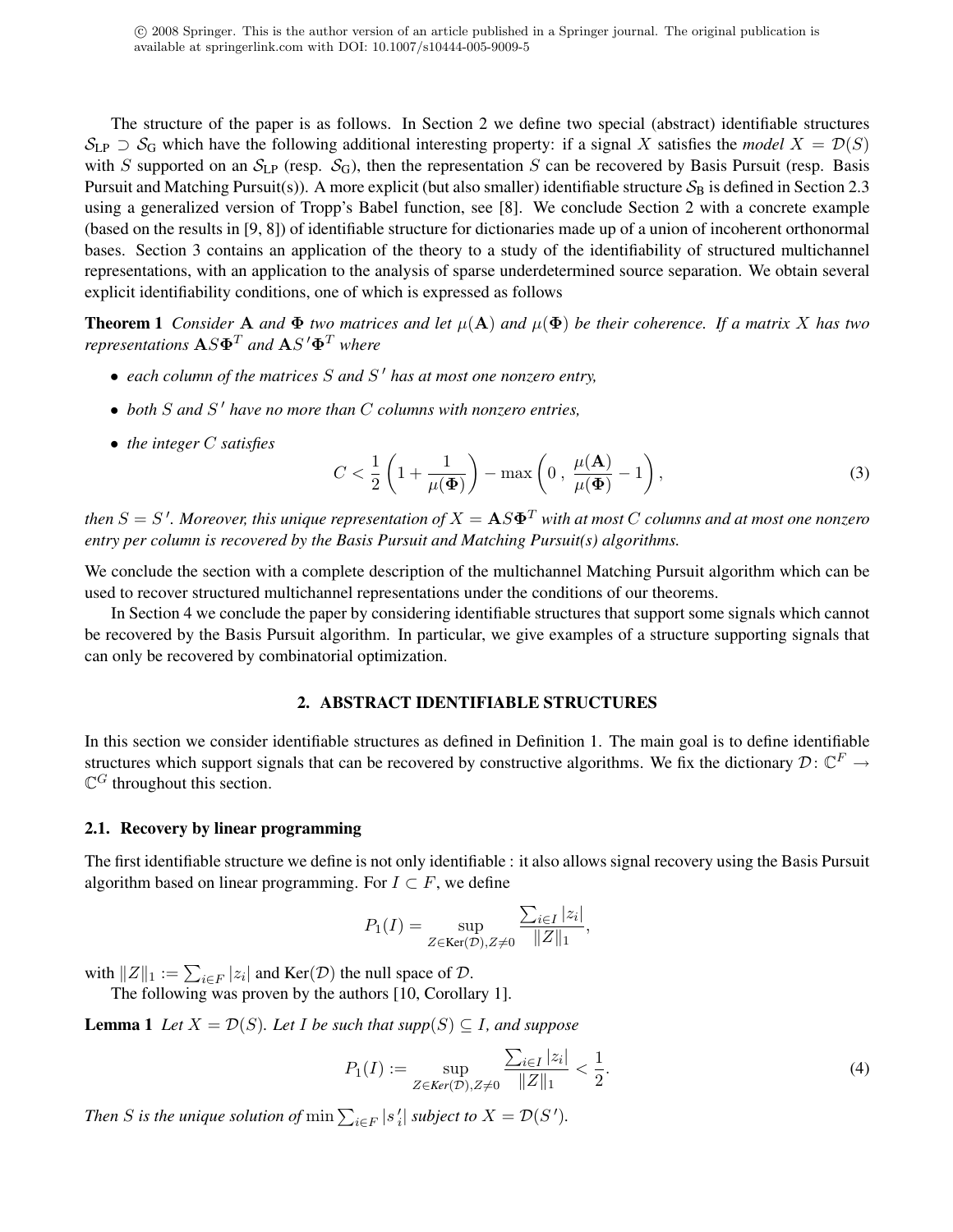Lemma 1 motivates the following definition.

Definition 2 *We define the class* S*LP by*

$$
\mathcal{S}_{\!LP} = \left\{ I \subseteq F : P_1(I) < \frac{1}{2} \right\}.
$$

The following theorem is an immediate consequence of Lemma 1.

Theorem 2 *The structure class* S*LP is identifiable: if a signal* X *has two representations* S *and* S 0 *satisfying*  $supp(S)$ ,  $supp(S') \in S_{LP}$ , then  $S = S'$ . Moreover, the unique representation of  $X = \mathcal{D}(S)$  with  $supp(S) \in S_{LP}$  is the solution of the  $\ell^1$  minimization problem

$$
\min \sum_{i \in F} |s'_i| \qquad \text{subject to } X = \mathcal{D}(S'),
$$

*and it can therefore be recovered by the Basis Pursuit algorithm.*

Proof. Since supp $(S) \in S$ , S is the unique solution of the  $\ell^1$  minimization problem, and the same holds for S'. Being both the unique solution of the same  $\ell^1$  minimization problem, S and S' must coincide.

One problem with  $S_{LP}$  is its rather abstract definition: it is not easy to check the condition given by (4). In the following sections we will introduce subclasses of  $S_{LP}$  with more transparent definitions.

#### 2.2. Recovery by greedy algorithms

Now we consider an identifiable structure supporting signals that can be recovered by both Basis Pursuit and Matching Pursuit. The definition of the structure is inspired by the work of Tropp [8]. For  $I \subseteq F$  we define (in matrix notations)  $\mathcal{D}_I = [\mathbf{g}_i]_{i \in I}$ , the restriction of  $\mathcal D$  to the atoms in  $I$ . We let  $\mathcal{D}_I^+$  $I_I^+$  denote the pseudo-inverse of  $\mathcal{D}_I$ , and recall that  $\mathcal{D}_I^+ = (\mathcal{D}_I^* \mathcal{D}_I)^{-1} \mathcal{D}_I^*$  (whenever  $\mathcal{D}_I^* \mathcal{D}_I$  is invertible) with  $\mathcal{D}_I^*$  the adjoint of  $\mathcal{D}_I$ . Tropp proved the following result.

**Lemma 2 ([8])** Let  $X = \mathcal{D}(S)$  and suppose that supp $(S) = I$  satisfies the Exact Recovery Condition

$$
\max_{i \notin I} \|\mathcal{D}_I^+ \mathbf{g}_i\|_1 < 1. \tag{5}
$$

*Then*  $P_1(I) < 1/2$ , and both Basis Pursuit and Orthogonal Matching Pursuit exactly recover the representation S *of* X*.*

In [11], one of the authors extended this result (in some slightly weaker sense) to plain Matching Pursuit and other variants of Matching Pursuit. Guided by Lemma 2 we have the following definition.

**Definition 3** *We define the class*  $S_G \subset S_{LP}$  *by* 

$$
\mathcal{S}_G = \big\{ I \subseteq F : \max_{i \notin I} \|\mathcal{D}_I^+ \mathbf{g}_i\|_1 < 1 \big\}.
$$

Note that for  $I \in S_G$  and  $J \subseteq I$ , it is not clear whether we have  $J \in S_G$ , but we do have  $J \in S_{LP}$ .

An application of Lemma 2 and [11, Theorem 1] gives.

**Theorem 3** The structure class  $S_G$  is identifiable: if a signal X has two representations S and S' satisfying  $supp(S)$ ,  $supp(S') \in S_G$ , then  $S = S'$ . The unique representation of  $X = \mathcal{D}(S)$  with  $supp(S) \in S_G$  is recov*ered by the Basis Pursuit and Matching Pursuit(s) algorithms.*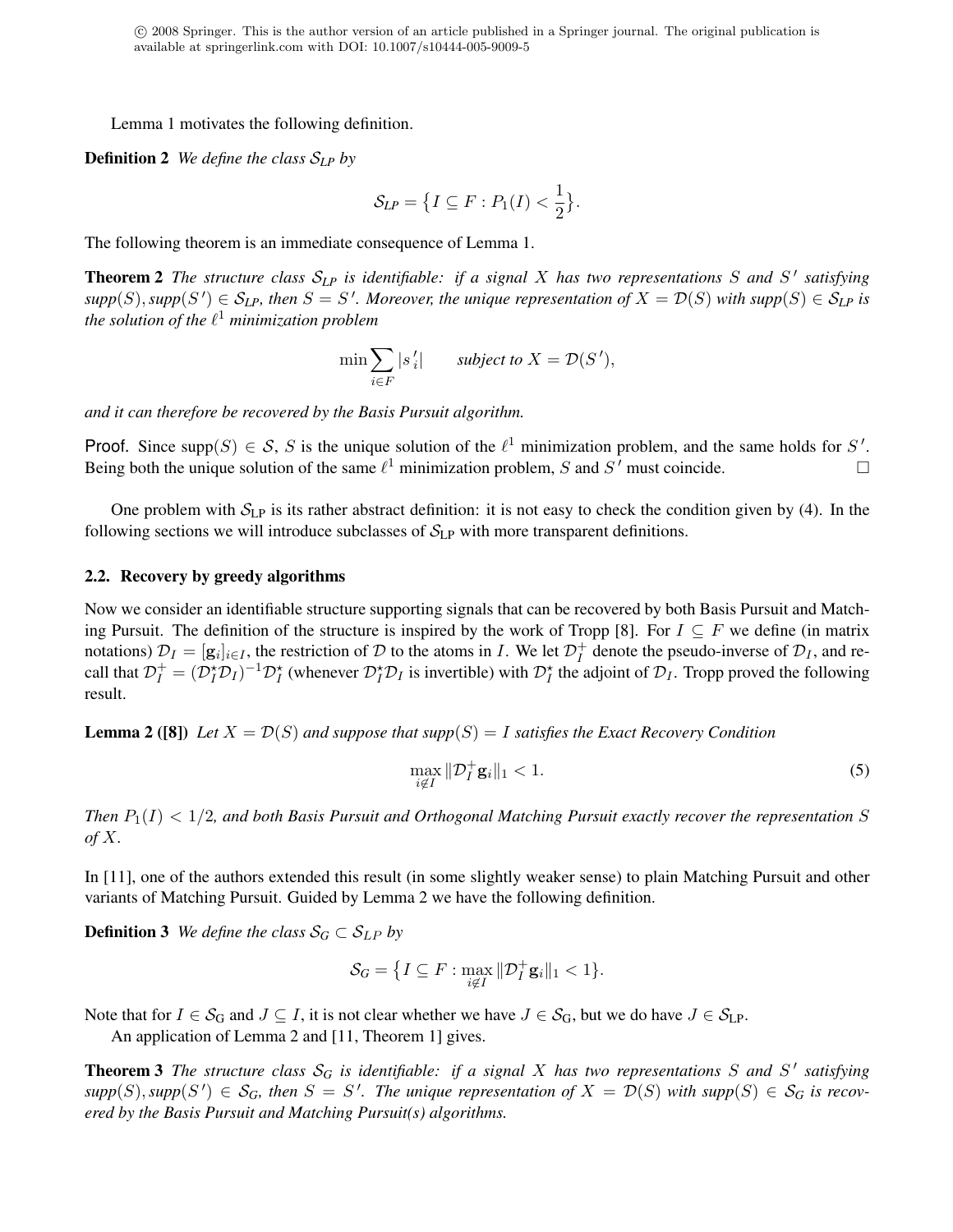#### 2.3. Identifiable structures defined using the Babel function

It is not always easy to estimate  $\max_{i \notin I} ||\mathcal{D}_I^+ \mathbf{g}_i||_1$  directly, which makes it hard to apply Lemma 2. Below we consider a more explicit condition based on the so-called Babel function. For an individual set I we define the *setwise Babel function*

$$
\mu_1(\mathcal{D}, I) := \max_{i \notin I} \sum_{j \in I} |\langle \mathbf{g}_i, \mathbf{g}_j \rangle|.
$$
 (6)

For S a family of subsets of F, we define the *structured Babel function*

$$
\mu_1(\mathcal{D}, \mathcal{S}) := \sup_{I \in \mathcal{S}} \mu_1(\mathcal{D}, I). \tag{7}
$$

The structured Babel function  $\mu_1(\mathcal{D}, \mathcal{S})$  generalizes the Babel function  $\mu_1(\mathcal{D}, m)$  introduced by Tropp in [8]. In fact, let  $\mathcal{S}_m = \{I \subseteq F : |I| = m\}$ ,  $m = 1, 2, \ldots, |F|$ . Then  $\mu_1(\mathcal{D}, m) = \mu_1(\mathcal{D}, \mathcal{S}_m)$ .

The Babel function can be used to get a sufficient condition implying the Exact Recovery Condition (5). We have the following lemma.

**Lemma 3** *Suppose*  $I \subseteq F$  *is such that* 

$$
\mu_1(\mathcal{D}, I) + \max_{\ell \in I} \mu_1(\mathcal{D}, I \setminus \{\ell\}) < 1. \tag{8}
$$

*Then the Exact Recovery Condition*  $\max_{i \notin I} \|\mathcal{D}_I^+\mathbf{g}_i\|_1 < 1$  is satisfied and  $P_1(I) < 1/2$ .

The proof of Lemma 3 follows [8], but we include it for the sake of completeness. **Proof.** We have  $\mathcal{D}_I^+ = (\mathcal{D}_I^* \mathcal{D}_I)^{-1} \mathcal{D}_I^*$  so

$$
\max_{i \notin I} \|\mathcal{D}_I^+\mathbf{g}_i\|_1 \le \|(\mathcal{D}_I^*\mathcal{D}_I)^{-1}\|_{\ell^1 \to \ell^1} \{\max_{i \notin I} \|\mathcal{D}_I^*\mathbf{g}_i\|_1\}
$$
\n
$$
(9)
$$

We notice that

$$
\max_{i \notin I} \|\mathcal{D}_I^* \mathbf{g}_i\|_1 = \max_{i \notin I} \sum_{j \in I} |\langle \mathbf{g}_i, \mathbf{g}_j \rangle| = \mu_1(\mathcal{D}, I). \tag{10}
$$

To estimate  $\|(\mathcal{D}_I^{\star}\mathcal{D}_I)^{-1}\|_{\ell^1\to\ell^1}$  we follow [8] and write  $\mathcal{D}_I^{\star}\mathcal{D}_I = Id + A$ , where A contains the off-diagonal part of  $\mathcal{D}_I^* \mathcal{D}_I$ , which is made of inner products  $\langle \mathbf{g}_\ell, \mathbf{g}_j \rangle$ ,  $\ell, j \in I$ ,  $\ell \neq j$ . Notice that by (8) and a standard estimate of the  $\|\cdot\|_{\ell^1\to\ell^1}$  operator norm,

$$
||A||_{\ell^1 \to \ell^1} = \max_{\ell \in I} \sum_{j \in I \setminus \{\ell\}} |\langle \mathbf{g}_{\ell}, \mathbf{g}_j \rangle| \le \max_{\ell \in I} \mu_1(\mathcal{D}, I \setminus \{\ell\}) < 1,
$$

so we can expand  $(Id + A)^{-1}$  in a Neumann series

$$
\begin{aligned} \|(\mathcal{D}_I^* \mathcal{D}_I)^{-1} \|_{\ell^1 \to \ell^1} &= \| (Id + A)^{-1} \|_{\ell^1 \to \ell^1} \\ &= \left\| \sum_{k=0}^\infty (-A)^k \right\|_{\ell^1 \to \ell^1} \\ &\le \sum_{k=0}^\infty \|A\|_{\ell^1 \to \ell^1}^k \\ &= \frac{1}{1 - \|A\|_{\ell^1 \to \ell^1}} \\ &\le \frac{1}{1 - \max_{\ell \in I} \mu_1(\mathcal{D}, I \setminus \{\ell\})}. \end{aligned} \tag{11}
$$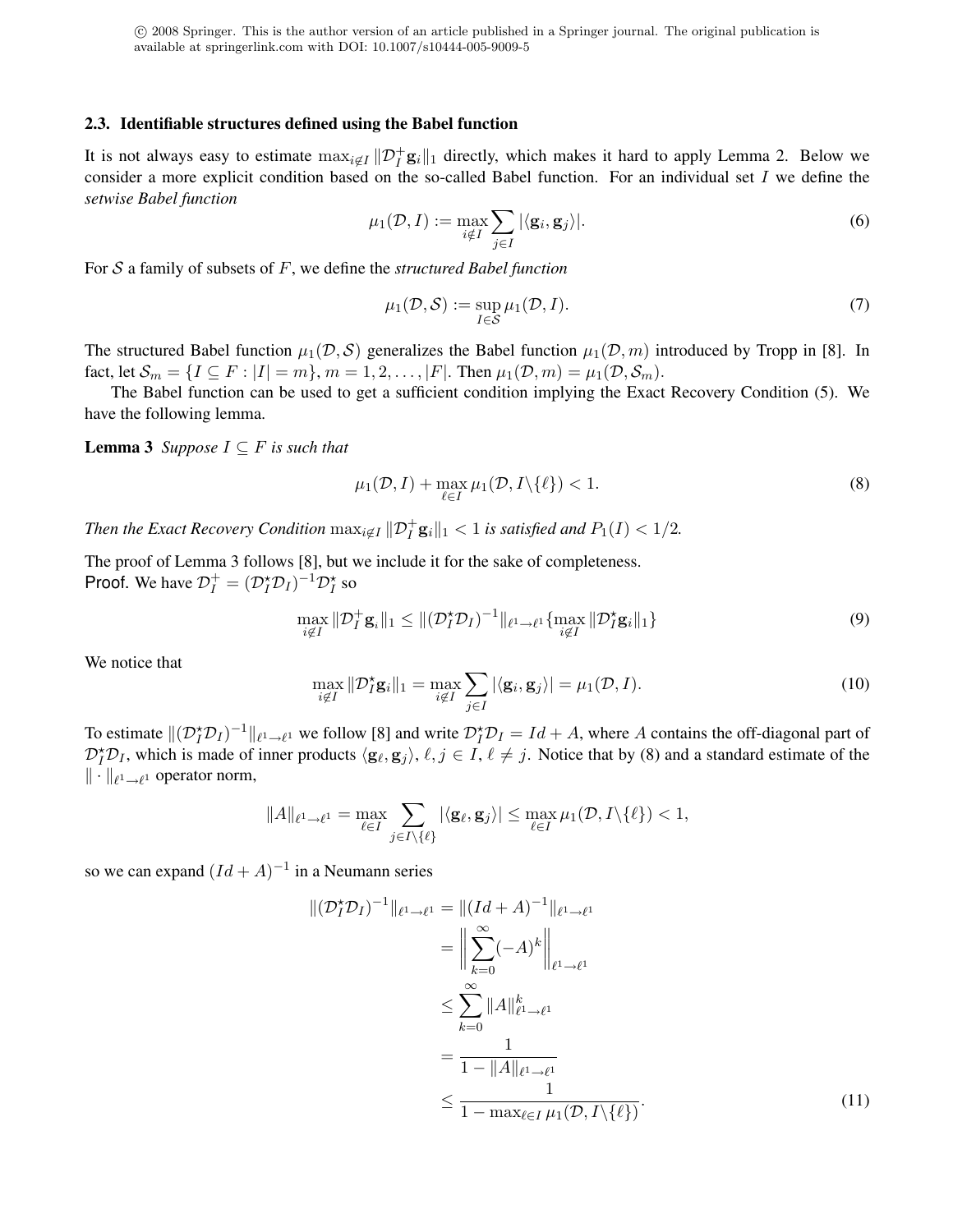Hence, combining  $(8)$ ,  $(9)$ ,  $(10)$ , and  $(11)$  gives the estimate

$$
\max_{i \notin I} \|\mathcal{D}_{I}^{+} \mathbf{g}_{i}\|_{1} \leq \frac{\mu_{1}(\mathcal{D}, I)}{1 - \max_{\ell \in I} \mu_{1}(\mathcal{D}, I \setminus \{\ell\})} < 1.
$$

The conclusion then follows directly from Lemma 2.  $\Box$ 

Guided by Lemma 3 we introduce yet a new class.

**Definition 4** *The class*  $S_B \subseteq S_G$  *is defined by* 

$$
\mathcal{S}_B = \big\{ I \subseteq F : \mu_1(\mathcal{D}, I) + \max_{\ell \in I} \mu_1(\mathcal{D}, I \setminus \{\ell\}) < 1 \big\}.
$$

Lemma 3 gives the following Theorem.

**Theorem 4** The structure class  $S_B$  is identifiable: if a signal X has two representations S and S' satisfying  $supp(S)$ ,  $supp(S') \in S_B$ , then  $S = S'$ . The unique representation of  $X = \mathcal{D}(S)$  with  $supp(S) \in S_B$  is recov*ered by the Basis Pursuit and Matching Pursuit(s) algorithms.*

#### 2.4. An example of an explicit identifiable structure

In [9] the authors considered the special case of dictionaries made up of a union of mutually incoherent orthonormal bases  $\mathcal{B}_\ell = [\mathbf{g}_{\ell,i}]_{1\leq i\leq N}$ , that is to say  $\mathcal{D} = [\mathbf{g}_{\ell,i}]_{(\ell,i)\in F}$  with  $F = [1, L] \times [1, N]$ . Using the overall mutual coherence  $\mu := \max_{(\ell,i)\neq (\ell',j)} |\langle \mathbf{g}_{\ell,i}, \mathbf{g}_{\ell',j}\rangle|$  between atoms coming from different bases, they proved the following result [9, Theorem 2], which we have reworded here using the concepts introduced in the present paper.

**Lemma 4** Let  $I = \bigcup_{\ell=1}^L (\{\ell\} \times I_\ell) \subseteq F$  be an index set ( $I_\ell$  indexes the atoms from the  $\ell$ -th basis  $\mathcal{B}_\ell$  which belong *to* I) and denote  $|I_{\ell^{\star}}| = \max_{1 \leq \ell \leq L} |I_{\ell}|$ . If

$$
\sum_{\ell=1}^{L} \frac{\mu|I_{\ell}|}{1 + \mu|I_{\ell}|} < \frac{1}{2(1 + \mu|I_{\ell^*}|)} + \frac{\mu|I_{\ell^*}|}{1 + \mu|I_{\ell^*}|} = \frac{1 + 2\mu|I_{\ell}^*|}{2(1 + \mu|I_{\ell^*}|)}\tag{12}
$$

*then*  $P_1(I) < 1/2$ *.* 

Tropp showed [8] that the Exact Recovery Condition (5) also holds when the condition (12) is satisfied. In the special case  $L = 2$ , *i.e.*, the case of a union of two orthonormal bases, condition (12) can be restated more simply as

$$
2\mu^2|I_1||I_2| + \mu \min(|I_1|, |I_2|) < 1,\tag{13}
$$

which is the major result of [7].

Defining the class<sup>1</sup>  $S_{\text{UONB}} \subseteq S_G$  of index sets  $I = \bigcup_{\ell=1}^L \{\ell\} \times I_\ell \subseteq F$  which satisfy (12) with  $|I_{\ell^*}| =$  $\max_{1 \leq \ell \leq L} |I_{\ell}|$ , we conclude from the previous machinery that this class is identifiable. In the simple case  $L = 2$ , this implies in particular that if some algorithms provides a representation  $X = \mathcal{B}_1S_1 + \mathcal{B}_2S_2$  of a signal where  $I_\ell = \text{supp}(S_\ell), \ell = 1, 2$  satisfy (13), then this representation is the only one with this property and it is the one which minimizes the  $\ell^1$  norm over all possible representations of X.

The problem of finding an optimal decomposition of a signal in a union of orthonormal bases arises in audio compression: multilayer "hybrid" representations with a tonal part and a transient part (plus a residual) were proposed in [12], where the tonal part has a sparse representation in a local cosine basis (MDCT) while the transient part is sparse in a wavelet basis (DWT). The considered bases have a rather high overall mutual coherence, so the theory of identifiable representations in incoherent bases only yields trivial results (typically, if I satisfies (13) then  $I_\ell^*$  must

<sup>&</sup>lt;sup>1</sup>It is not hard to show that there exist constants c, C such that  $\mathcal{S}_{c/\mu} \subseteq \mathcal{S}_{\text{UONB}} \subseteq \mathcal{S}_{c/\mu}$ .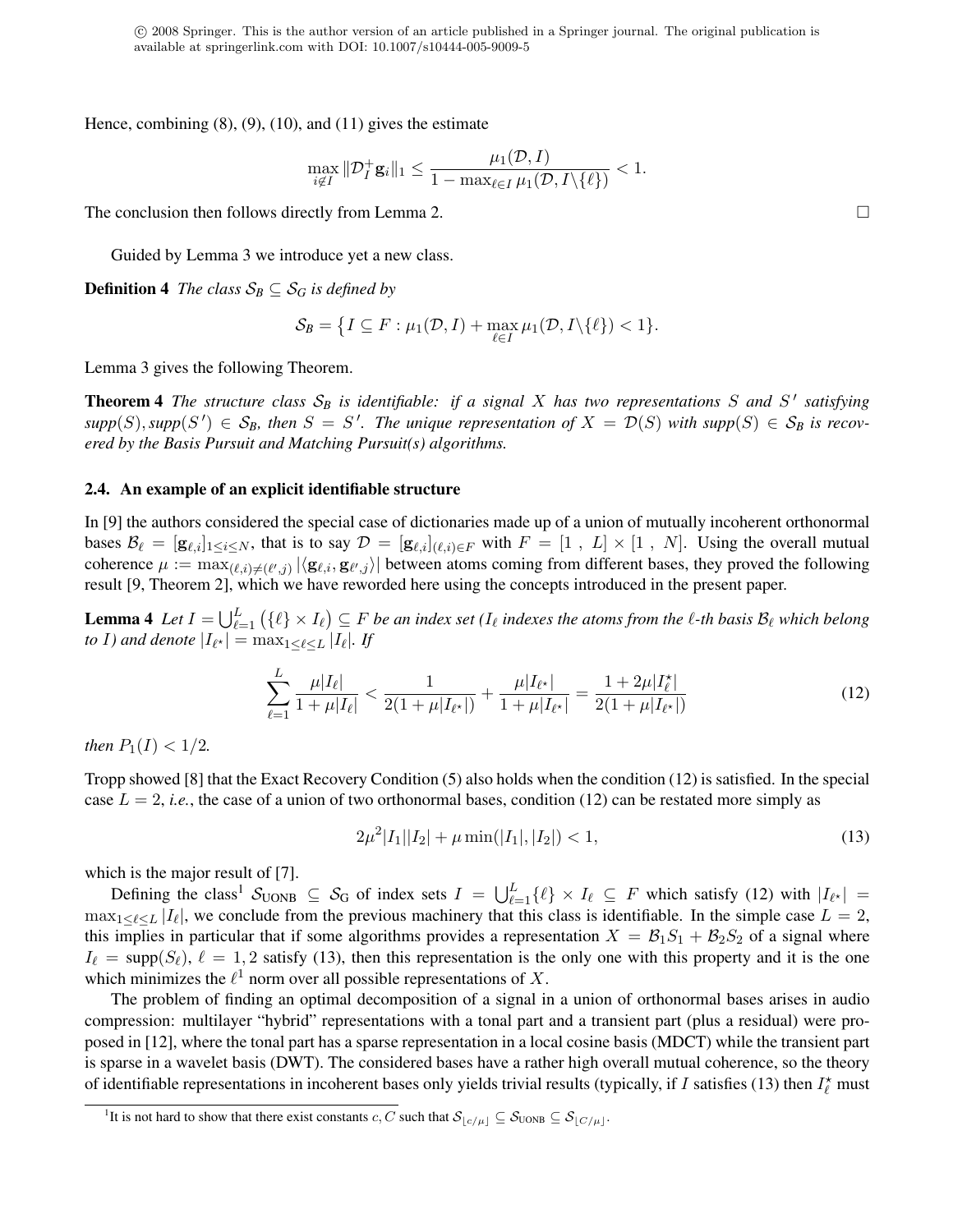correspond to a single atom!). However, one can group the elements of both bases into time-frequency blocks of  $2^j$  elements which essentially live in the time interval  $[n2^j, (n+1)2^j]$  and the frequency band  $[2^j, 2^{j+1}]$ , and the coherence within such a block is of the order of  $2^{-j/2}$ . If an audio signal has a hybrid representation where on each time-frequency block the numbers  $|I_{\text{MDCT}}|$  and  $|I_{\text{DWT}}|$  of elements coming from each basis satisfy a condition of the type (13), then it seems reasonable to extrapolate from the theoretical results that Basis Pursuit and Matching Pursuit will stably (almost) recover it. The authors are currently investigating a possible formal proof of this result based on an estimate of the generalized Babel function for sets  $I$  with the described structure.

#### 3. IDENTIFIABILITY OF STRUCTURED MULTICHANNEL REPRESENTATIONS

In this section we investigate a particular type of overcomplete dictionary  $D$  which corresponds to problems often encountered in under-determined source separation problems or multichannel signal processing. Typically, the blind source separation (BSS) problem –in its linear instantaneous instantiation– consists in finding a factorization of a matrix X of observed data (which rows  $x_m(t)$  are signals) as  $X = AC$  where A is an unknown mixing matrix and the rows  $c_n(t)$  of C are the unknown source signals, generally assumed to be realizations of independent random variables. The traditional approach to BSS is based on Independent Component Analysis [13] but Pearlmutter and Zibulevsky [14] introduced a new approach based on sparse representations: the sources  $c_n(t)$  are modeled as sparse expansions from a dictionary  $\Phi$  of atoms  $\phi_k(t)$ , that is to say we assume  $c_n(t) = \sum_k s_{n,k} \phi_k(t)$ , or in matrix form  $C = S\Phi^T$  with S a matrix of sparse coefficients. Overall, BSS is performed by jointly optimizing A and S to get maximally sparse coefficients S in the representation  $X = \mathbf{A} S \mathbf{\Phi}^T$ . Even though the mixing matrix  $\mathbf{A}$  is unknown, a common approach is to perform either sequentially, or iteratively

- a *learning step* where an estimate of **A** is computed or updated;
- an *inference* step where the source coefficients are computed using the current estimate of **A**.

Our goal in this section is to show that, under sufficient structure of the coefficient matrix  $S$ , the inference step can be successfully performed with Basis Pursuit or Matching Pursuit(s) if the mixing matrix was correctly estimated during the learning step. Looking back at our formalism from the previous section, the data vector  $X$  is "folded" into a matrix  $X = (x_{mt})$  with M rows which we wish to represent as

$$
X = \mathbf{A} S \mathbf{\Phi}^T,\tag{14}
$$

with  $\mathbf{A} = [\mathbf{a}_1,\ldots,\mathbf{a}_N]$  a  $M \times N$  *mixing matrix*,  $S = (s_{nk})$  a  $N \times K$  matrix of coefficients and  $\mathbf{\Phi} = [\phi_1,\ldots,\phi_K]$ a *monochannel dictionary* of K *monochannel atoms*. In other words, we consider  $F = \begin{bmatrix} 1 \\ N \end{bmatrix} \times \begin{bmatrix} 1 \\ K \end{bmatrix}$ . In the unfolded world where the data  $X$  and (especially) the coefficients  $S$  are considered rather as vectors than matrices we have an "unfolded" *multichannel dictionary*

$$
\mathcal{D}(S) := \mathbf{A} S \mathbf{\Phi}^T = \sum_{n=1}^{N} \sum_{k=1}^{K} s_{nk} \mathbf{a}_n \boldsymbol{\phi}_k^T
$$
\n(15)

which is made of *multichannel atoms*  $\mathbf{g}_{n,k} = \mathbf{a}_n \phi_k^T$ . Measuring the approximation error between X and  $\mathcal{D}(C)$  with the Froebenius norm  $||X - \mathcal{D}(C)||_{Frob}$  corresponds to considering X as living in a Hilbert space equipped with the inner product  $[X, Y] = Trace(XY^H)$ . It is easy to check that for this inner product we have

$$
[\mathbf{g}_{n,k}, \mathbf{g}_{n',k'}] = \langle \mathbf{a}_n, \mathbf{a}_{n'} \rangle \cdot \langle \boldsymbol{\phi}_k, \boldsymbol{\phi}_{k'} \rangle \tag{16}
$$

with  $\langle \cdot, \cdot \rangle$  the standard inner product between vectors.

Without any originality we will assume that the columns  $a_n$  of the mixing matrix, just as the atoms  $\phi_k$  of the dictionary, are normalized. In BSS terms, this is one way of fixing the gain indeterminacy of the source estimation problem, and it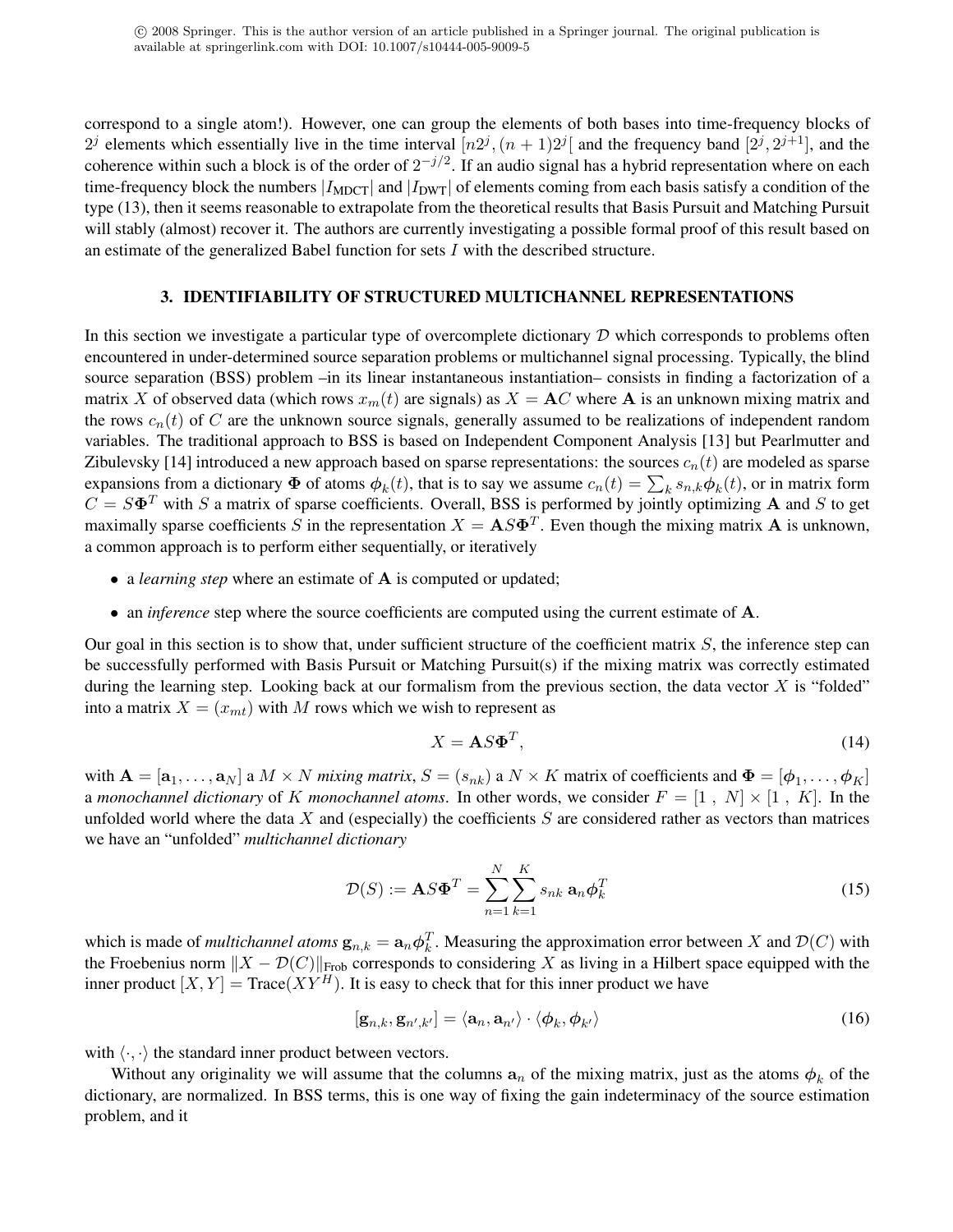will make it possible to estimate the generalized Babel function  $\mu_1(\mathcal{D}, I)$  of the multichannel dictionary in terms of the standard Babel functions  $\mu_1(A, R)$  and  $\mu_1(\Phi, C)$ , where R and C are related to the number (or the size) of rows / columns of I. We will use this estimate together with the theory of the previous section to obtain identifiability results for certain structured representations of multichannel data. We will then proceed to give a sufficiently explicit description of multichannel Matching Pursuit, which is able to recover such representations.

#### 3.1. Estimate of the Babel function

For any index set  $I \subset [1, M] \times [1, K]$  we denote

$$
colk(I) := {n, (n, k) ∈ I},
$$
  
\n
$$
colk(I) := {k, colk(I) ≠ ∅},
$$
  
\n
$$
rown(I) := {k, (n, k) ∈ I},
$$
  
\n
$$
Rown(I) ≠ ∅}.
$$

We have the following lemma:

Lemma 5 *Let* I *be an index set with at most* C *non-empty columns, each of size at most* R*, that is to say assume*  $|Cols(I)| \leq C$  *and*  $\max_k |col_k(I)| \leq R$ *. Then we have* 

$$
\mu_1(\mathcal{D}, I) \le \max\Big(\mu_1(\mathbf{\Phi}, C) \cdot (1 + \mu_1(\mathbf{A}, R - 1)), \ \mu_1(\mathbf{A}, R) + \mu_1(\mathbf{\Phi}, C - 1) \cdot (1 + \mu_1(\mathbf{A}, R - 1))\Big). \tag{17}
$$

Proof. First, we write

$$
\sum_{(n',k')\in I} |[{\bf g}_{n',k'},{\bf g}_{n,k}]| = \sum_{k'\in {\rm Cols}(I)} |\langle \phi_k,\phi_{k'}\rangle| \sum_{n'\in {\rm col}_{k'}(I)} |\langle {\bf a}_n,{\bf a}_{n'}\rangle|.
$$

Then, for  $(n, k) \notin I$ , there are only two possible cases : either  $k \notin \text{Cols}(I)$ , or  $k \in \text{Cols}(I)$  with  $n \notin \text{col}_k(I)$ . We can estimate the supremum in the first case

$$
\sup_{k \notin \text{Cols}(I)} \sup_n \sum_{(n',k') \in I} |[g_{n',k'}, g_{n,k}]| \leq \sup_{k \notin \text{Cols}(I)} \sum_{k' \in \text{Cols}(I)} |\langle \phi_k, \phi_{k'} \rangle| \cdot \sup_n \sum_{n' \in \text{col}_{k'}(I)} |\langle \mathbf{a}_n, \mathbf{a}_{n'} \rangle|
$$
  
\n
$$
\leq \sup_{k \notin \text{Cols}(I)} \sum_{k' \in \text{Cols}(I)} |\langle \phi_k, \phi_{k'} \rangle| \cdot (1 + \mu_1(\mathbf{A}, R - 1))
$$
  
\n
$$
= \mu_1(\mathbf{\Phi}, C) \cdot (1 + \mu_1(\mathbf{A}, R - 1))
$$

and in the second case

$$
\sup_{k \in \text{Cols}(I)} \sup_{n \notin \text{col}_{k}(I)} \sum_{(n',k') \in I} |[g_{n',k'}, g_{n,k}]| \leq \sup_{k \in \text{Cols}(I)} \sum_{k' \in \text{Cols}(I)} |\langle \phi_{k}, \phi_{k'} \rangle| \cdot \sup_{n \notin \text{col}_{k}(I)} \sum_{n' \in \text{col}_{k'}(I)} |\langle a_{n}, a_{n'} \rangle|
$$
  
\n
$$
\leq \sup_{k \in \text{Cols}(I)} \left( |\langle \phi_{k}, \phi_{k} \rangle| \cdot \sup_{n \notin \text{col}_{k}(I)} \sum_{n' \in \text{col}_{k}(I)} |\langle a_{n}, a_{n'} \rangle| + \sum_{k' \in \text{Cols}(I) \setminus \{k\}} |\langle \phi_{k}, \phi_{k'} \rangle| \cdot \sup_{n \notin \text{col}_{k}(I)} \sum_{n' \in \text{col}_{k'}(I)} |\langle a_{n}, a_{n'} \rangle| \right)
$$
  
\n
$$
\leq \sup_{k \in \text{Cols}(I)} \left( \mu_{1}(\mathbf{A}, R) + \sum_{k' \in \text{Cols}(I) \setminus \{k\}} |\langle \phi_{k}, \phi_{k'} \rangle| \cdot (1 + \mu_{1}(\mathbf{A}, R - 1)) \right)
$$
  
\n
$$
= \mu_{1}(\mathbf{A}, R) + \mu_{1}(\Phi, C - 1) \cdot (1 + \mu_{1}(\mathbf{A}, R - 1))
$$

Since the supremum over  $(n, k) \notin I$  is the maximum of the suprema corresponding to the two possible cases, overall we obtain the claimed result (17).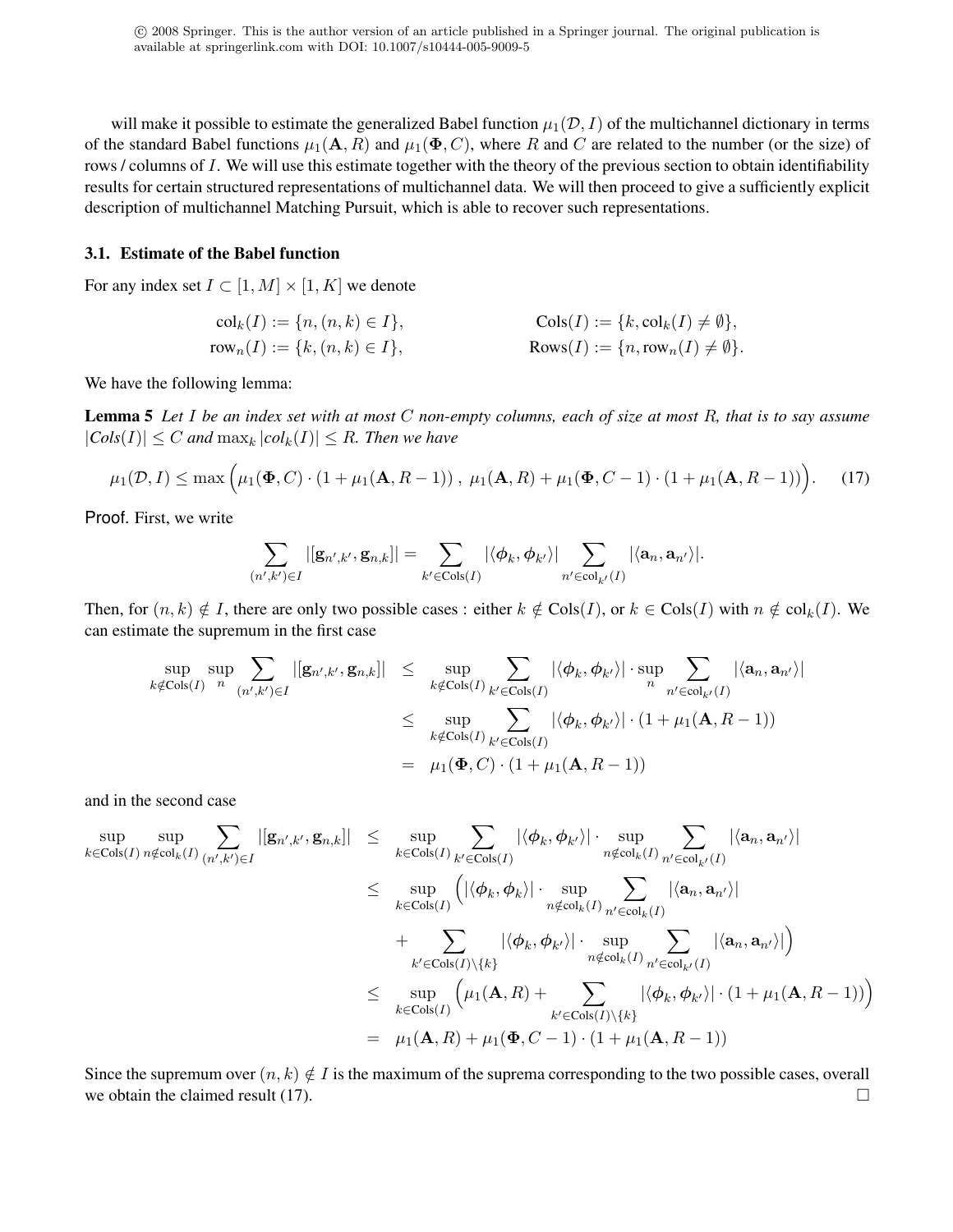#### 3.2. Simplified identifiability conditions for structured multichannel representations

In many underdetermined audio BSS applications where the problem of representing  $X = \mathbf{A} S \mathbf{\Phi}^T$  arose in practice, the dictionary  $\mathbf{\Phi}^T$  is simply chosen to be a (nonredundant) orthonormal Modified Discrete Cosine Transform (MDCT) basis [14]. In this case, the Babel function  $\mu_1(\Phi, C)$  is zero and Lemma 5 gives the estimate  $\mu_1(\mathcal{D}, I) \leq \mu_1(\mathbf{A}, R)$  whenever  $\max_k |\text{col}_k(I)| \leq R$ . Applying the general results from the previous section we get the sufficient recovery condition  $\mu_1(A, R) + \mu_1(A, R - 1) < 1$  of Tropp [15]: S can be recovered provided that each of its columns is sparse enough.

When  $\Phi$  is overcomplete,  $\mu_1(\Phi, C)$  is no longer zero and it has to be taken into account. In BSS, it is common [16] to assume that at most one source  $c_n(t)$  uses each given atom  $\phi_k$  in its representation. The heuristic argument is that the sources have mutually independent and sparse representations, so the probability that two sources activate the same atom is small [17]. This corresponds to considering index sets I in Lemma 5 with  $R = 1$ . Theorem 1 is simply the consequence of Lemma 5 together with the general results from the previous section in this special case. To state it in its simple form, we replaced the Babel functions  $\mu_1(A, R)$  and  $\mu_1(\Phi, C)$  with their upper estimates  $\mu_1(A, R) \leq R \cdot \mu(A)$  and  $\mu_1(\Phi, C) \leq C \cdot \mu(\Phi)$  (see [8]) in terms of the *coherence* 

$$
\mu(\mathbf{A}) := \mu_1(\mathbf{A}, 1) = \max_{n \neq n'} |\langle \mathbf{a}_n, \mathbf{a}_{n'} \rangle|
$$

$$
\mu(\mathbf{\Phi}) := \mu_1(\mathbf{\Phi}, 1) = \max_{k \neq k'} |\langle \phi_k, \phi_{k'} \rangle|.
$$

For the convenience of the reader, let us state Theorem 1 again right now.

**Theorem 5** If a multichannel signal X has two representations  $AS\Phi^T$  and  $AS'\Phi^T$  where each column of S and S <sup>0</sup> *has at most one nonzero entry and both* S *and* S <sup>0</sup> *have no more than* C *columns with nonzero entries where the integer* C *satisfies*

$$
C < \frac{1}{2} \left( 1 + \frac{1}{\mu(\Phi)} \right) - \max \left( 0 \,, \, \frac{\mu(\mathbf{A})}{\mu(\Phi)} - 1 \right) \tag{18}
$$

then  $S=S$   $\cdot$  . Moreover, this unique representation of  $X={\bf A}S{\bf\Phi}^T$  with at most  $C$  columns and at most one nonzero *entry per column is recovered by the Matching Pursuit(s) and Basis Pursuit algorithms.*

Note that in statistical words, Basis Pursuit corresponds to the Maximum Likelihood estimator of S under a Laplacian model, and we have just showed that it will recover the true S provided that it has the right *structure*: each atom can be activated by at most one source, and the total number of atoms activated by the sources altogether cannot exceed a certain limit. In the rare practical cases where the coherence  $\mu(A)$  of the mixing matrix would be smaller than that of the dictionary  $\mu(\Phi)$ , the limit on the number of activated atoms matches the sparsity limit  $(1 + 1/\mu(\Phi))/2$  that guarantees the recovery of a representation of a monochannel signal with  $\Phi$  [6, 9]. As could be expected, the limit becomes more restrictive when the mixing matrix has a larger coherence than the dictionary.

Proof. Consider the structure class

$$
\mathcal{S}_{1,C}^{\text{col}} := \left\{ I, \ |\text{Cols}(I)| \le C, \ \max_{k} |\text{col}_{k}(I)| \le 1 \right\} \tag{19}
$$

of index sets I with at most C non-empty columns, each of size at most 1. For any  $I \in \mathcal{S}_{1,C}^{\text{col}}$  by Lemma 5

$$
\mu_1(\mathcal{D}, I) \leq \max \Big( \mu_1(\mathbf{\Phi}, C) , \mu_1(\mathbf{A}, 1) + \mu_1(\mathbf{\Phi}, C - 1) \Big) \leq \max \Big( C \cdot \mu(\mathbf{\Phi}) , (C - 1) \cdot \mu(\mathbf{\Phi}) + \mu(\mathbf{A}) \Big)
$$
  

$$
\leq C \cdot \mu(\mathbf{\Phi}) + \max \Big( 0 , \mu(\mathbf{A}) - \mu(\mathbf{\Phi}) \Big).
$$

Moreover, for  $\ell \in I$  we have  $I \in \mathcal{S}_{1,C-1}^{\text{col}},$  so by using a similar estimate for  $\mu_1(\mathcal{D}, I \setminus \{\ell\})$  we get

$$
\mu_1(\mathcal{D}, I) + \max_{\ell \in I} \mu_1(\mathcal{D}, I \setminus \{\ell\}) \leq (2C - 1) \cdot \mu(\Phi) + 2 \cdot \max\left(0, \mu(\mathbf{A}) - \mu(\Phi)\right).
$$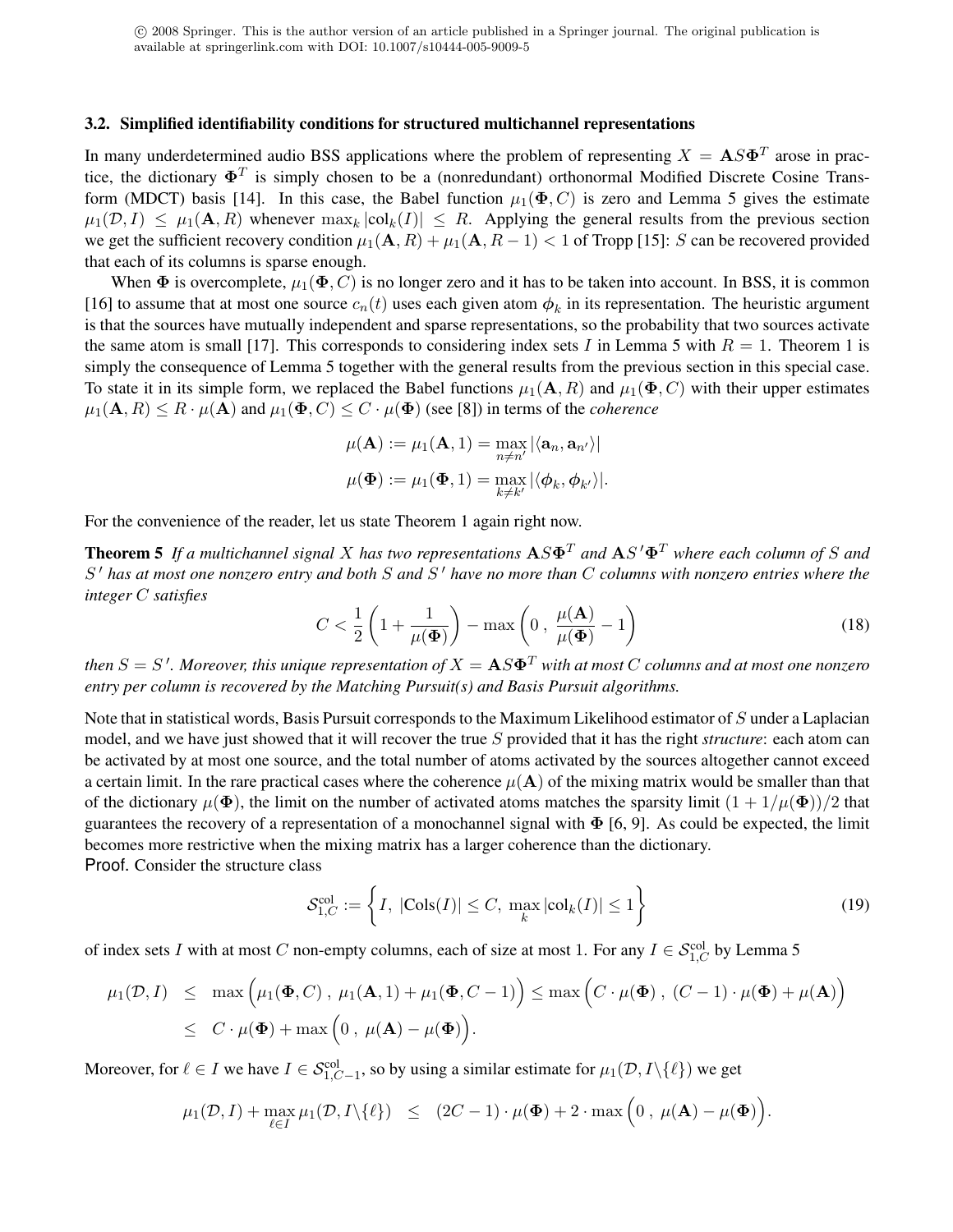Under the assumption (18) we obtain  $\mu_1(\mathcal{D}, I) + \max_{\ell \in I} \mu_1(\mathcal{D}, I \setminus \{\ell\}) < 1$  and it follows that  $\mathcal{S}_{1,C}^{\text{col}} \subseteq \mathcal{S}_G$  is an  $\Box$ identifiable structure.

#### 3.3. General multichannel identifiability results

Based on Lemma 5 and the general theory developed in the previous sections, we can also get more general theorems (not restricted to  $R = 1$  nonzero entry per columns of S) on the recovery of structured multichannel representations by  $\ell^1$  minimization and greedy algorithms.

**Theorem 6** If a multichannel signal X has two representations  $\mathbf{A} S \mathbf{\Phi}^T$  and  $\mathbf{A} S' \mathbf{\Phi}^T$  where the pair  $(R, C) :=$  $\left(\max_k |col_k(I)|, |Cols(I)|\right)$  satisfies

$$
\max\left(\mu_1(\mathbf{\Phi}, C) \cdot (1 + \mu_1(\mathbf{A}, R - 1)), \ \mu_1(\mathbf{A}, R) + \mu_1(\mathbf{\Phi}, C - 1) \cdot (1 + \mu_1(\mathbf{A}, R - 1))\right) < \frac{1}{2} \tag{20}
$$

*for both*  $I = support(S)$  and  $I = support(S')$ , then  $S = S'$ . The unique representation of  $X = \mathbf{A}S\mathbf{\Phi}^T$  for which the pair  $(R, C)$  satisfies (20) is recovered by the Matching Pursuit(s) and Basis Pursuit algorithms.

Proof. Consider the structure class

$$
\mathcal{S}_{R,C}^{\text{col}} := \left\{ I, \ |\text{Cols}(I)| \le C, \ \max_{k} |\text{col}_{k}(I)| \le R \right\} \tag{21}
$$

of index sets I with at most C non-empty columns, each of size at most R. If  $(R, C)$  satisfies (20), then by Lemma 5 we have for any  $I \in \mathcal{S}_{R,C}^{\text{col}}$ 

$$
\mu_1(\mathcal{D}, I) + \max_{\ell \in I} \mu_1(\mathcal{D}, I \setminus \{\ell\}) \le 2 \mu_1(\mathcal{D}, I) < 1.
$$

It follows that  $S_{R,C}^{\text{col}} \subseteq S_G$  is an identifiable structure. Considering  $E^{\text{col}}$  the set of all pairs  $(R, C)$  which satisfy (20) we have indeed

$$
\mathcal{S}^{\mathrm{col}}_{\mathrm{Mult}} := \bigcup_{(R,C)\in E^{\mathrm{col}}} \mathcal{S}^{\mathrm{col}}_{R,C} \subseteq \mathcal{S}_{\mathrm{G}}
$$

which means that  $S_{\text{Mult}}^{\text{col}}$  itself is an identifiable structure and each representation S supported in  $S_{\text{Mult}}^{\text{col}}$  is unique and can be recovered by the Matching Pursuit(s) algorithm and the Basis Pursuit algorithm, the latter corresponding to the  $\ell^1$  minimization problem

$$
\min \sum_{n,k} |s'_{nk}| \qquad \text{subject to} \qquad X = \mathbf{A} S' \mathbf{\Phi}^T \tag{22}
$$

 $\Box$ 

Exchanging the role of rows and columns we immediately get a similar result

**Corollary 1** If a multichannel signal X has two representations  $AS\Phi^T$  and  $AS'\Phi^T$  where the pair  $(R, C) :=$  $(|Rows(I)|, \max_n |row_n(I)|)$  satisfies

$$
\max\left(\mu_1(\mathbf{A}, R) \cdot (1 + \mu_1(\mathbf{\Phi}, C - 1)), \ \mu_1(\mathbf{\Phi}, C) + \mu_1(\mathbf{A}, R - 1) \cdot (1 + \mu_1(\mathbf{\Phi}, C - 1))\right) < \frac{1}{2} \tag{23}
$$

*for both*  $I = support(S)$  and  $I = support(S')$ , then  $S = S'$ . The unique representation of  $X = \mathbf{A}S\mathbf{\Phi}^T$  for which the pair  $(R, C)$  satisfies (20) is recovered by the Matching Pursuit(s) and Basis Pursuit algorithms.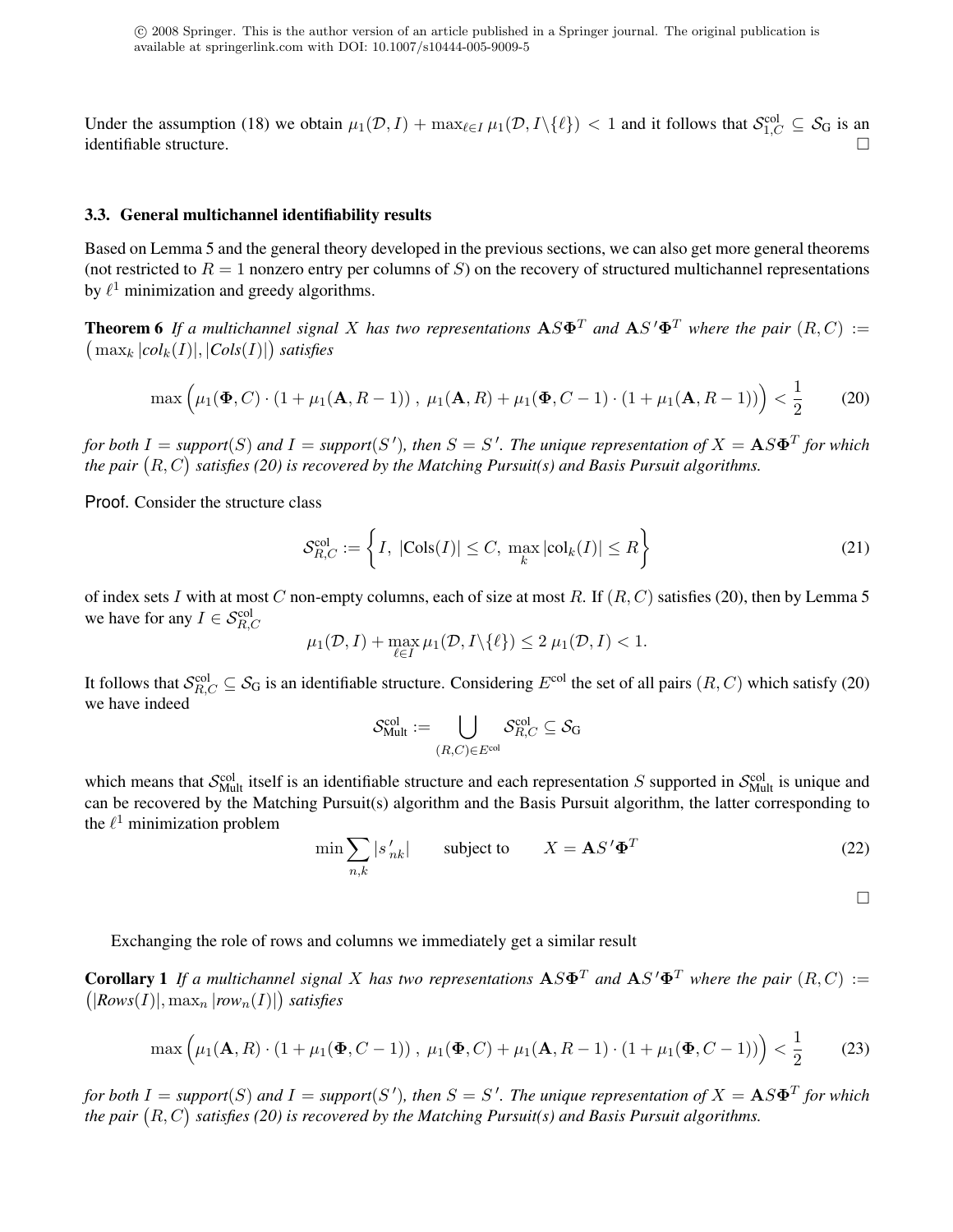Notice that this corresponds to the identifiability of  $S_{\text{Mult}}^{\text{row}} := \bigcup_{(R,C)\in E^{\text{row}}} S_{R,C}^{\text{row}} \subseteq S_G$  where the definition of  $E^{\text{row}}$ and  $S_{R,C}^{\text{row}}$  mimics those of  $E^{\text{col}}$  and  $S_{R,C}^{\text{col}}$ . It follows immediately that the structure  $S_{\text{Mult}}^{\text{row}} \cup S_{\text{Mult}}^{\text{col}} \subseteq S_G$  is identifiable and can be recovered by the Matching Pursuit(s) and Basis Pursuit algorithms. We get the corollary:

**Corollary 2** Consider two representations  $AS\Phi^T$  and  $AS'\Phi^T$  of the same multichannel signal X, and let I =  $support(S)$ ,  $I' = support(S')$ . If  $\left(\max_k |col_k(I)|, |Cols(I)|\right)$  satisfies (20) or  $\left(|Rows(I)|, \max_n |row_n(I)|\right)$  satisfies (23), and if the same holds for I', then

- $S = S'$ ;
- S *can be recovered by the Matching Pursuit(s) and Basis Pursuit algorithms.*

#### 3.4. Multichannel greedy algorithms

It might not be obvious what multichannel greedy algorithms look like, and since they are proved to perform well on the structured representations we have just described, it is worth describing them in more details. In the multichannel setting, the greedy algorithm starts with  $X^{(0)} = X$  and iteratively computes residuals  $X^{(J)}$  as follows.

1. Compute the inner product

$$
[X^{(J)}, \mathbf{g}_{n,k}] = \text{Trace}(X^{(J)}\overline{\phi}_k \overline{\mathbf{a}}_n^T) = \overline{\mathbf{a}}_n^T X^{(J)} \overline{\phi}_k, \qquad 1 \le n \le N, 1 \le k \le K. \tag{24}
$$

- 2. Select an atom  $g_{n_J,k_J}$  that reaches the maximum absolute value of this inner product.
- 3. Compute the new residual. This step has essentially two flavors
	- (a) Matching Pursuit (MP):

$$
X^{(J+1)} = X^{(J)} - [X^{(J)}, \mathbf{g}_{n_J, k_J}] \cdot \mathbf{g}_{n_J, k_J} = X^{(J)} - [X^{(J)}, \mathbf{g}_{n_J, k_J}] \cdot \mathbf{a}_{n_J} \phi_{k_J}^T; \tag{25}
$$

(b) Orthonormal Matching Pursuit (OMP):

$$
X^{(J+1)} = X - P_J(X)
$$
\n(26)

where  $P_J$  is the orthogonal projector onto the linear span of the atoms  $\mathbf{g}_{n_j,k_j}$ ,  $0 \le k \le J$ .

4. Test if a stopping criterion is reached, else increment J and go back to Step 1.

We will not document here the multichannel orthonormal projection (26) for OMP, rather we give a short but explicit description of standard Matching Pursuit in the multichannel framework, which should make it fairly easy to implement. Writing the multichannel residual  $X^{(J)}$  as a collection of M rows, each of which is a signal  $x_m^{(J)}$ , we observe that the multichannel inner products  $[X^{(J)}, \mathbf{g}_{n,k}]$  are equal to

$$
[X^{(J)}, \mathbf{g}_{n,k}] = \langle y_n^{(J)}, \boldsymbol{\phi}_k \rangle, \qquad 1 \le n \le N, 1 \le k \le K. \tag{27}
$$

with  $y_n^{(J)} := \sum_{m=1}^M \overline{a_{m,n}} x_m^{(J)}$   $1 \le n \le N$ . As a result, multichannel MP can be implemented as follows:

1. Compute the signals (which correspond to the rows of the multichannel data  $Y := \mathbf{A}^H X$ )

$$
y_n^{(0)} := \sum_{m=1}^M \overline{a_{m,n}} x_m^{(0)} \qquad 1 \le n \le N. \tag{28}
$$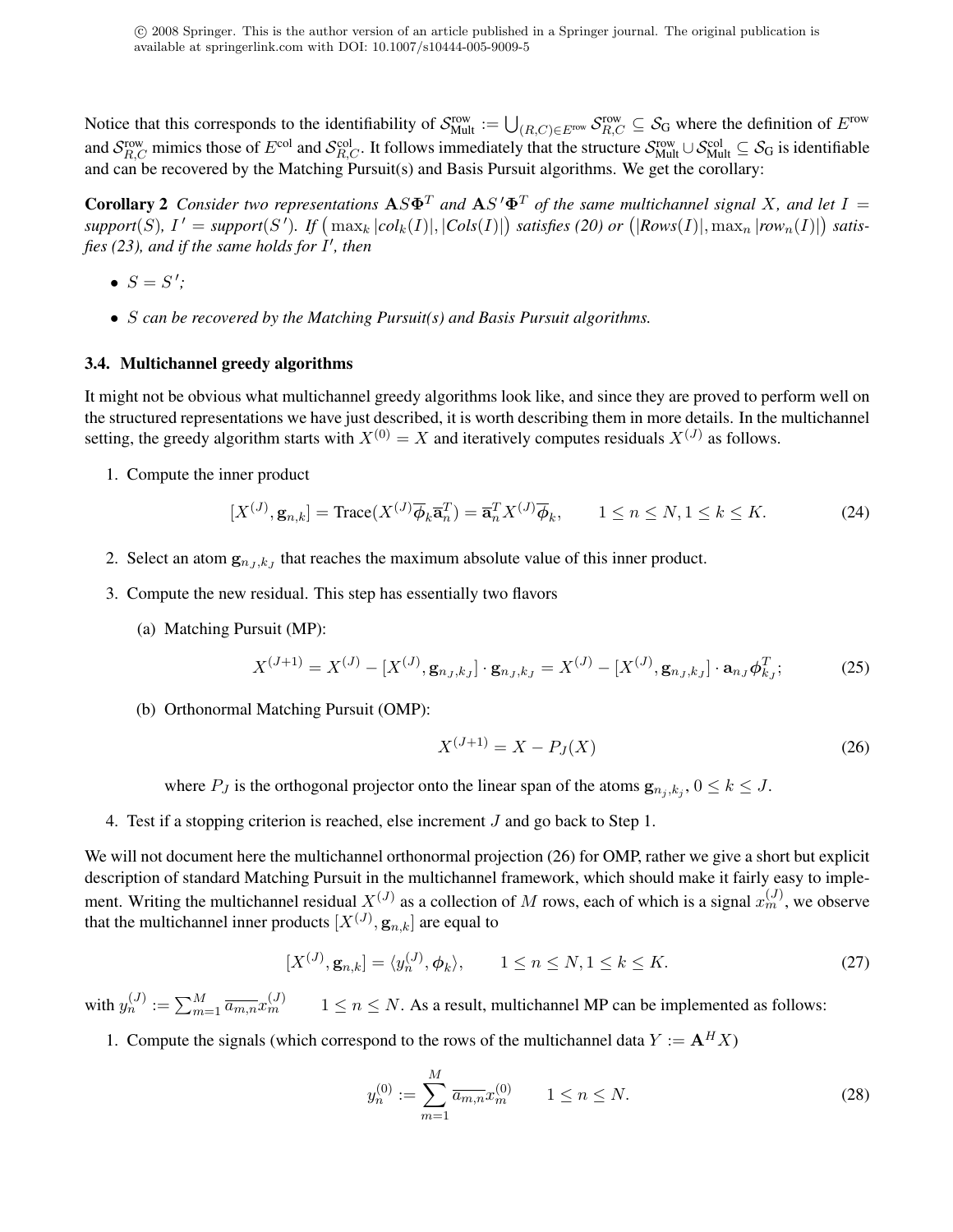- 2. Compute the inner products  $[X^{(J)}, \mathbf{g}_{n,k}]$  using (27) and select a pair  $(n_J, k_J)$  which maximizes  $|[X^{(J)}, \mathbf{g}_{n,k}]|$ .
- 3. Update the residuals channel-wise as

$$
y_n^{(J+1)} = y_n^{(J)} - [X^{(J)}, \mathbf{g}_{n_J, k_J}] \cdot \left( \sum_{m=1}^M \overline{a_{m,n}} a_{m,n_J} \right) \cdot \phi_{k_J}, \quad 1 \le n \le N \tag{29}
$$

$$
x_m^{(J+1)} = x_m^{(J)} - [X^{(J)}, \mathbf{g}_{n_J, k_J}] \cdot a_{m, n_J} \cdot \phi_{k_J}, \qquad 1 \le m \le M. \tag{30}
$$

4. Test if a stopping criterion is reached, else increment J and go back to Step 2.

One should note that the multichannel Matching Pursuit described here is different from greedy algorithms for *simultaneous approximation* of several channels [18, 19, 17, 15, 20]: the latter are not even aware of a mixing matrix, and their goal is to represent the data as  $X = C\Phi^T$  with an  $M \times K$  coefficient matrix C rather than  $X = AS\Phi^T$ . In these algorithms, the atom  $\phi_{k_J}$  which is selected at each step is the one which reaches the maximum value of the *multichannel energy*

$$
\sum_{m=1}^{M} |\langle x_m^{(J)}, \phi_k \rangle|^2
$$

(or more generally of some multichannel norm  $\sum_{m=1}^{M} |\langle x_m^{(J)}, \phi_k \rangle|^p$ ). As for the residual, it is updated channel-wise as

$$
x_m^{(J+1)} = x_m^{(J)} - \langle x^{(J)}, \phi_{k_J} \rangle \phi_{k_J}.
$$

Even though both versions of "multichannel Matching Pursuit" enjoy the usual convergence properties (the residual  $||X^{(J)}||_{\text{Frob}}$  tends to zero [3, 21, 18, 19]), our recovery results only hold for the version we have described since the other is not even *aware* of a mixing matrix. Greedy algorithms for simultaneous sparse approximation also enjoy other types of recovery properties, see [15].

### 4. BEYOND  $\ell^1$ -IDENTIFIABLE STRUCTURES

The largest identifiable structure  $S_{LP}$  introduced in Section 2 is characterized by the fact that it supports signals that can be recovered exactly by  $\ell^1$  minimization. Below we will consider other identifiable structures supporting signals that are not necessarily recoverable by  $\ell^1$  minimization.

### 4.1.  $\ell^0$ -identifiability without  $\ell^1$ -identifiability

Let D be a dictionary, and recall that  $\mathcal{S}_m = \{I \subseteq F : |I| \leq m\}$ . Let  $m_0(\mathcal{D})$  be the largest integer m satisfying: for all  $S \in \mathbb{C}^F$  with supp $(S) \in \mathcal{S}_m$ , S is the unique minimizer of  $\min_{C \in \mathbb{C}^F} ||C||_0$  subject to  $\mathcal{D}(C) = \mathcal{D}(S)$ , where  $||C||_0 := |\text{supp}(C)|$ . Similarly, let  $m_1(D)$  be the largest integer m satisfying: for all  $S \in \mathbb{C}^F$  with  $\text{supp}(S) \in \mathcal{S}_m$ , S is the unique minimizer of  $\min_{C \in \mathbb{C}^F} \sum_{i \in F} |C_i|$  subject to  $\mathcal{D}(C) = \mathcal{D}(S)$ . A detailed discussion of the numbers  $m_0(\mathcal{D})$  and  $m_1(\mathcal{D})$  can be found in [10]. In particular, it was shown in [10] that  $m_0(\mathcal{D}) \geq m_1(\mathcal{D})$  and that  $m_0(\mathcal{D}) = |Z_0(\mathcal{D})/2|$ , where  $Z_0(\mathcal{D}) := \min_{z \in \text{Ker}(\mathcal{D}), z \neq 0} ||z||_0$  is the so-called spark of  $\mathcal D$  [6]. Using the same reasoning as in the proof of Theorem 2, we deduce that  $\mathcal{S}_{m_1(\mathcal{D})} \subseteq \mathcal{S}_{m_0(\mathcal{D})}$  are identifiable structures. We also notice for dictionaries with  $m_0(\mathcal{D}) > m_1(\mathcal{D})$ , there are elements supported on  $\mathcal{S}_{m_0(\mathcal{D})}$  which *cannot* be recovered exactly by  $\ell^1$  minimization, but they are recoverable by  $\ell^0$  minimization (i.e., by a costly combinatorial optimization).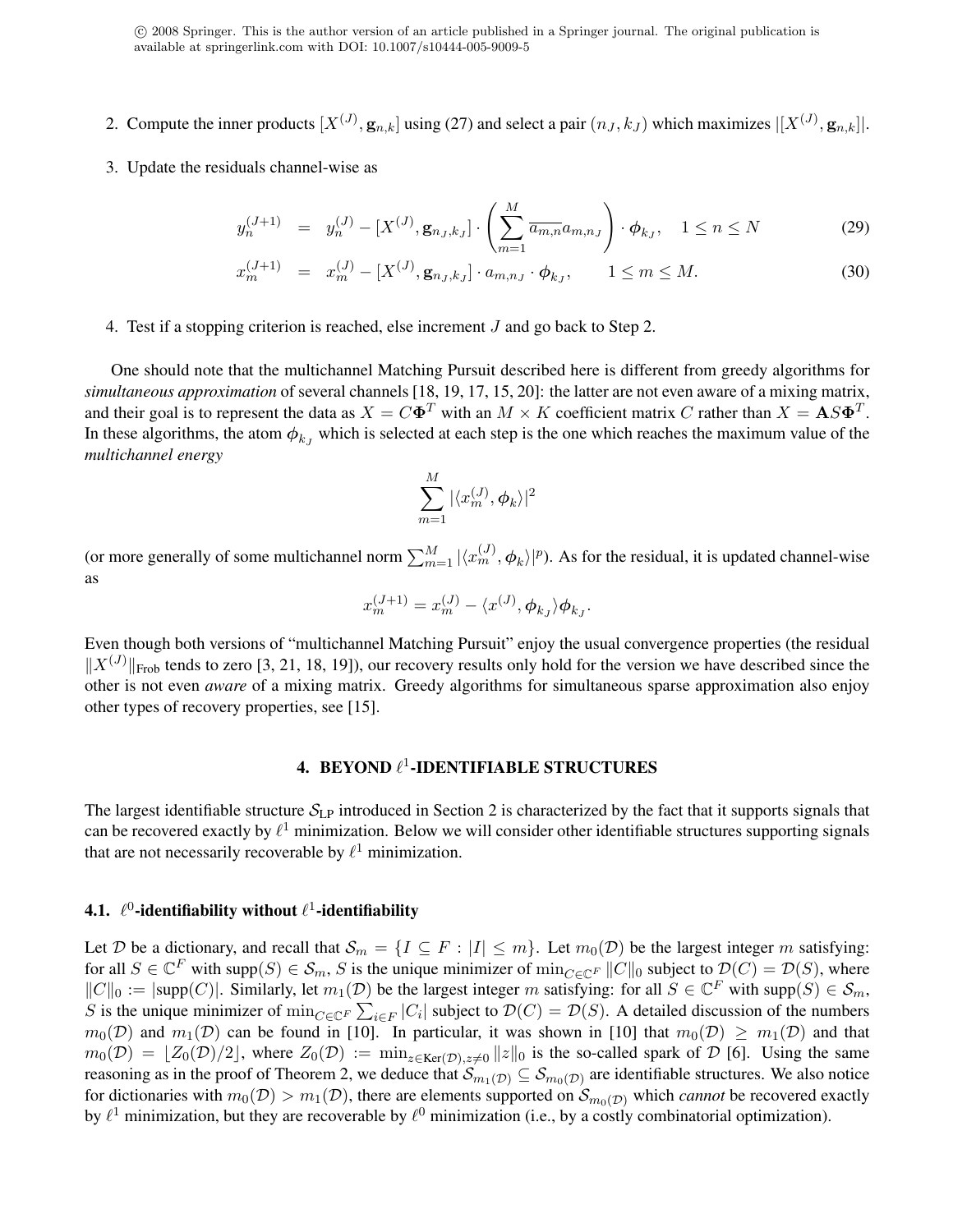#### 4.2. Example: union of bases

Let us consider a specific example where  $m_0(\mathcal{D}) \gg m_1(\mathcal{D})$ . An example is given in [22] of a pair of orthonormal bases  $B_1, B_2$  for  $\mathbb{R}^N$ ,  $N = 2^{2j+1}$ , for which the coherence  $\mu([\mathcal{B}_1, \mathcal{B}_2]) = 1/\sqrt{N}$  is miminum and

$$
m_1([B_1, B_2]) = \lfloor (\sqrt{2} - 1/2)/\mu \rfloor = \lfloor (\sqrt{2} - 1/2)\sqrt{N} \rfloor \approx 0.914\sqrt{N}.
$$

However, for a general union of two orthonormal bases with mutual coherence  $\mu = 1/2$ √  $N,$ 

$$
m_0([\mathcal{B}_1,\mathcal{B}_2]) \geq \lfloor 1/\mu \rfloor = \lfloor \sqrt{N} \rfloor > 0.914\sqrt{N},
$$

see [7]. For such a dictionary, there is a large family of signals that can be recovered exactly by  $\ell^0$  minimization but not by  $\ell^1$  minimization.

#### 4.3. Multichannel case

Returning to the multichannel case, let us see what can be said when condition (20) is weakened.

Theorem 7 *Keep the notations of Theorem 6 and assume that, instead of (20), we have*

$$
\max\Big(\mu_1(\Phi, 2C) \cdot (1 + \mu_1(\mathbf{A}, 2R - 1)), \ \mu_1(\mathbf{A}, 2R) + \mu_1(\Phi, 2C - 1) \cdot (1 + \mu_1(\mathbf{A}, 2R - 1))\Big) < 1 \tag{31}
$$

*Then, X* has no other representation S' with  $|Cols(I')| \leq C$  and  $\max_k |col_k(I')| \leq R$ , where  $I' = supp(S')$ .

Note that this result is much weaker than what we have with the stronger requirement (20):

- 1. we do not claim that  $\ell^1$  minimization or a greedy algorithm will recover S.
- 2. S is only unique within the representations constrained by  $|\text{Cols}(I')| \leq C$  and  $\max_k |\text{col}_k(I')| \leq R$ , with  $R := \max_k |\text{col}_k(I)|$ ,  $C := |\text{Cols}(I)|$  and  $I := \text{supp}(S)$ . This does not rule out the fact that there could be another representation S' for which  $I' := \text{supp}(S')$ ,  $R' := \max_k |\text{col}_k(I')|$  and  $C' := |\text{Cols}(I')|$  also satisfy  $(31)$ .
- 3. neither can we mix as simply as before the role of columns and rows to get a result similar to Corollary 2.

This is only natural, since condition  $(31)$  is indeed (although not obviously ...) a weaker requirement than  $(20)$ .

Proof. Consider S' such a representation and let J be the support of  $S - S'$ . From the assumptions, we easily get that  $J \subset I \cup I' \in S_{2R,2C}^{\text{col}}$  as defined in (21). Based on Lemma 5 and the hypothesis (31) we conclude that  $\mu_1(\mathcal{D}, J)$  < 1. This implies (by an easy adaptation of [15, Lemma 2.3]) that for any sequence Z supported in J,  $||\mathcal{D}(Z)||_{\text{Frob}}^2 \geq (1 - \mu_1(\mathcal{D}, J)) ||Z||_{\text{Frob}}^2$ . Since  $Z = S - S'$  is supported in J and  $\mathcal{D}(Z) = \mathcal{D}(S) - \mathcal{D}(S') = 0$  we conclude that  $Z = 0$ , that is to say  $S' = S$ .  $\overline{S} = S.$ 

#### 5. CONCLUSION

We have introduced the notion of an identifiable structure for a general overcomplete dictionary of atoms. Several (abstract) identifiable structures supporting signals that can be recovered exactly by  $\ell^1$  minimization and greedy algorithms are considered. For signals supported on such an identifiable structure, the Basis Pursuit/Matching Pursuit algorithms recover the unique sparsest representation of the signal.

A particular family of structured dictionaries corresponding to multichannel representations is studied in detail. Such dictionaries are often used in under-determined source separation problems or in multichannel signal processing. A corresponding identifiable structure is defined using a generalized version of Tropp's Babel function. Signals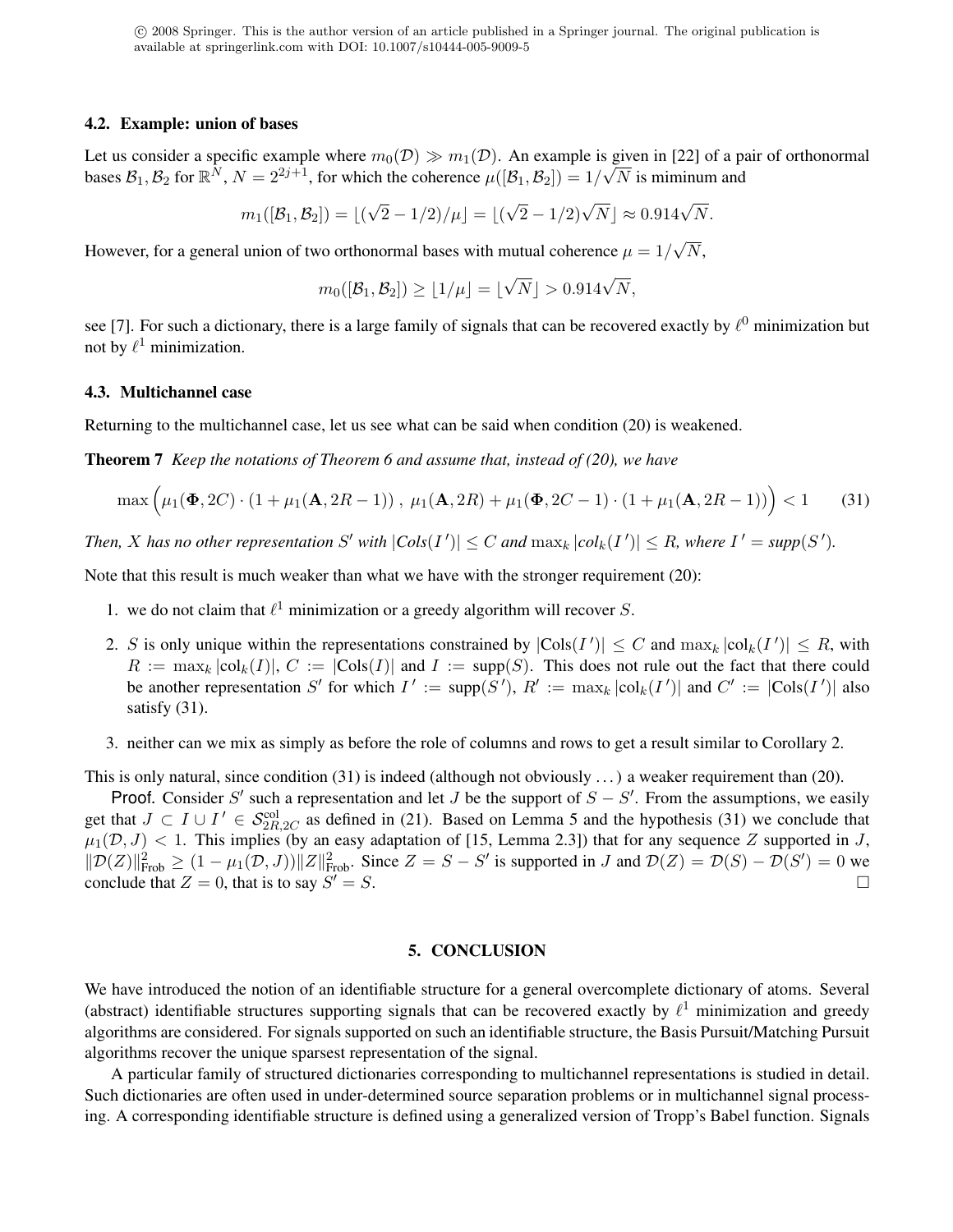supported on this multichannel structure can be recovered exactly by both the Basis Pursuit and the multichannel greedy algorithm.

We are currently investigating several extensions or consequences of the results presented in this paper. Besides estimating the generalized Babel function for unions of MDCT and wavelet bases, our main goal is now to define and study structures that are *robustly identifiable* in the presence of noise / approximation error, since it seems a necessary step to make identifiability results usable in practice. Similarly, to better understand sparsity based source separation, it is worth understanding the robustness of the sparse representation estimation under errors in the mixing matrix estimate.

#### 6. REFERENCES

- [1] G. Davis, S. Mallat, and M. Avellaneda, "Adaptive greedy approximations," *Constr. Approx.*, vol. 13, no. 1, pp. 57–98, 1997.
- [2] Geoffrey Davis, Stephane Mallat, and Zhifeng Zhang, "Adaptive time-frequency approximations with matching pursuits," in *Wavelets: theory, algorithms, and applications (Taormina, 1993)*, vol. 5 of *Wavelet Anal. Appl.*, pp. 271–293. Academic Press, San Diego, CA, 1994.
- [3] Lee K. Jones, "On a conjecture of Huber concerning the convergence of projection pursuit regression," *Ann. Statist.*, vol. 15, no. 2, pp. 880–882, 1987.
- [4] David L. Donoho and Xiaoming Huo, "Uncertainty principles and ideal atomic decomposition," *IEEE Trans. Inform. Theory*, vol. 47, no. 7, pp. 2845–2862, 2001.
- [5] Scott Shaobing Chen, David L. Donoho, and Michael A. Saunders, "Atomic decomposition by basis pursuit," *SIAM J. Sci. Comput.*, vol. 20, no. 1, pp. 33–61 (electronic), 1998.
- [6] David L. Donoho and Michael Elad, "Optimally sparse representation in general (nonorthogonal) dictionaries via l <sup>1</sup> minimization," *Proc. Natl. Acad. Sci. USA*, vol. 100, no. 5, pp. 2197–2202 (electronic), 2003.
- [7] Michael Elad and Alfred M. Bruckstein, "A generalized uncertainty principle and sparse representation in pairs of bases," *IEEE Trans. Inform. Theory*, vol. 48, no. 9, pp. 2558–2567, 2002.
- [8] J. A. Tropp, "Greed is good: algorithmic results for sparse approximation," *IEEE Trans. Inform. Theory*, vol. 50, no. 10, pp. 2231– 2242, 2004.
- [9] Rémi Gribonval and Morten Nielsen, "Sparse representations in unions of bases," *IEEE Trans. Inform. Theory*, vol. 49, no. 12, pp. 3320–3325, 2003.
- [10] R. Gribonval and M. Nielsen, "Highly sparse representations from dictionaries are unique and independent of the sparseness measure," Tech. Rep., Aalborg University, Aalborg, 2003.
- [11] R. Gribonval and P. Vandergheynst, "On the exponential convergence of Matching Pursuits in quasi-incoherent dictionaries," Tech. Rep. PI-1619, IRISA, Rennes, France, Apr. 2004, submitted to IEEE Trans. Inf. Th.
- [12] L. Daudet and B. Torresani, "Hybrid representations for audiophonic signal encoding," ´ *Signal Processing, special issue on Image and Video Coding Beyond Standards*, vol. 82, no. 11, pp. 1595–1617, 2002.
- [13] Jean-François Cardoso, "Blind signal separation: statistical principles," *Proceedings of the IEEE. Special issue on blind identification and estimation*, vol. 9, no. 10, pp. 2009–2025, Oct. 1998.
- [14] M. Zibulevsky and B.A. Pearlmutter, "Blind source separation by sparse decomposition in a signal dictionary," *Neural Computations*, vol. 13, no. 4, pp. 863–882, 2001.